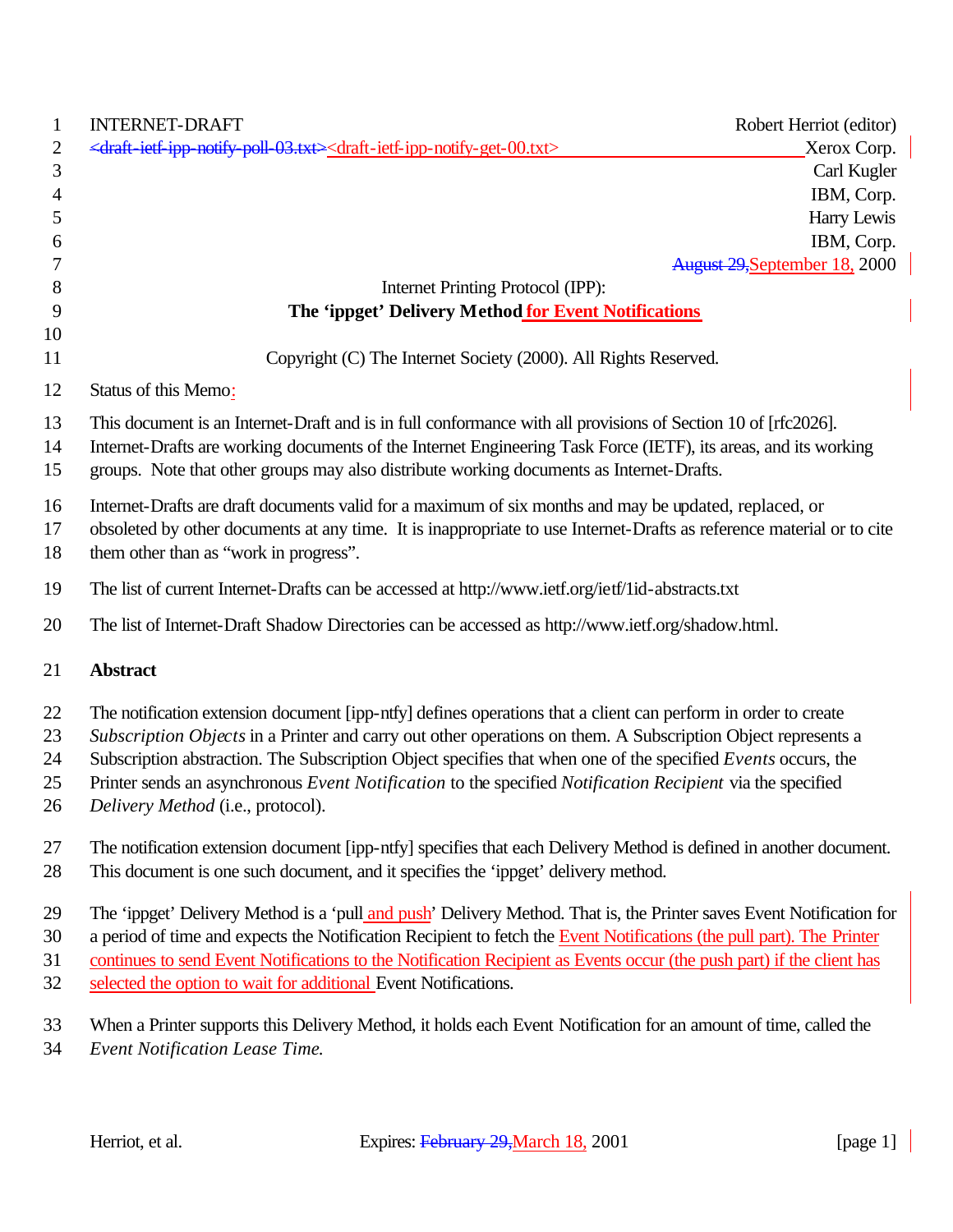- 35 When a Notification Recipient wants to receive Event Notifications, it performs an IPP operation called 'Get-
- 36 Notifications', which this document defines. This operation causes the Printer to return all Event Notifications held
- 37 for the Notification Recipient along with information that tells the client when to perform this operationRecipient. If
- 38 the Notification Recipient has selected the option to wait for additional again. Event Notifications, the Printer
- 39 continues sending Event Notifications to the Notification Recipient as additional Events occur.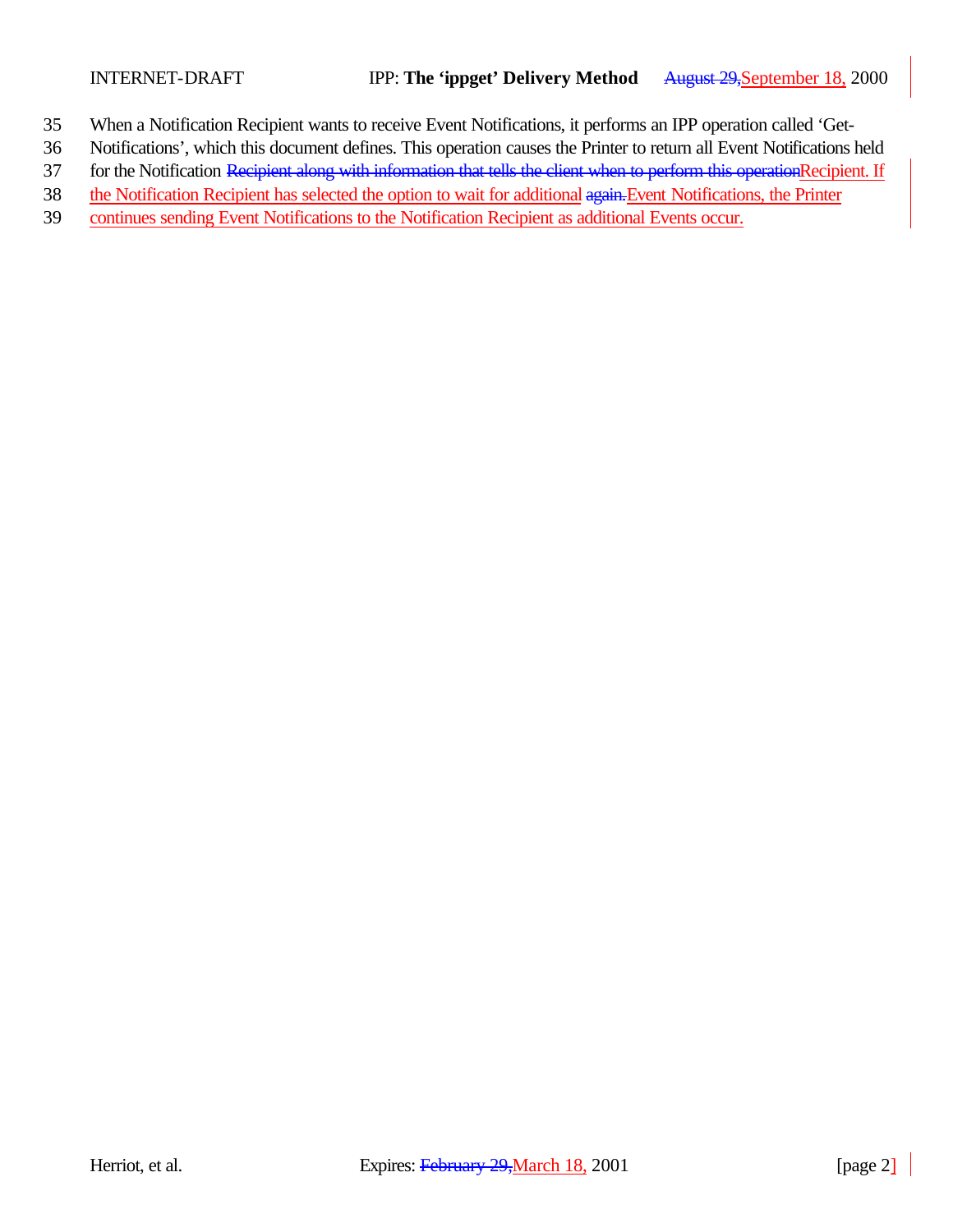- The basic set of IPP documents includes:
- Design Goals for an Internet Printing Protocol [RFC2567]
- Rationale for the Structure and Model and Protocol for the Internet Printing Protocol [RFC2568]
- 43 Internet Printing Protocol/1.1: Model and Semantics  $\frac{1}{1}$  mod [RFC2911]
- 44 Internet Printing Protocol/1.1: Encoding and Transport  $\frac{1}{1}$  [IFFC2910]
- Internet Printing Protocol/1.1: Implementer's Guide [ipp-iig]
- Mapping between LPD and IPP Protocols [RFC2569]
- Internet Printing Protocol/1.0 & 1.1: IPP Event Notification Specification [ipp-ntfy]
- 

The "Design Goals for an Internet Printing Protocol" document takes a broad look at distributed printing

functionality, and it enumerates real-life scenarios that help to clarify the features that need to be included in a

- printing protocol for the Internet. It identifies requirements for three types of users: end users, operators, and
- administrators. It calls out a subset of end user requirements that are satisfied in IPP/1.0. A few OPTIONAL
- operator operations have been added to IPP/1.1.

The "Rationale for the Structure and Model and Protocol for the Internet Printing Protocol" document describes

IPP from a high level view, defines a roadmap for the various documents that form the suite of IPP specification

documents, and gives background and rationale for the IETF working group's major decisions.

The "Internet Printing Protocol/1.1: Model and Semantics" document describes a simplified model with abstract

objects, their attributes, and their operations that are independent of encoding and transport. It introduces a Printer

- and a Job object. The Job object optionally supports multiple documents per Job. It also addresses security,
- internationalization, and directory issues.

The "Internet Printing Protocol/1.1: Encoding and Transport" document is a formal mapping of the abstract

operations and attributes defined in the model document onto HTTP/1.1 [RFC2616]. It defines the encoding rules

for a new Internet MIME media type called "application/ipp". This document also defines the rules for transporting

over HTTP a message body whose Content-Type is "application/ipp". This document defines a new scheme

named 'ippget' for identifying IPP printers and jobs.

The "Internet Printing Protocol/1.1: Implementer's Guide" document gives insight and advice to implementers of

IPP clients and IPP objects. It is intended to help them understand IPP/1.1 and some of the considerations that

may assist them in the design of their client and/or IPP object implementations. For example, a typical order of

processing requests is given, including error checking. Motivation for some of the specification decisions is also

- included.
- The "Mapping between LPD and IPP Protocols" document gives some advice to implementers of gateways
- between IPP and LPD (Line Printer Daemon) implementations.
- The "Event Notification Specification" document describes an extension to the IPP/1.0, IPP/1.1, and future
- versions. This extension allows a client to subscribe to printing related Events. Subscriptions are modeled as
- *Subscription Objects*. The Subscription Object specifies that when one of the specified *Event* occurs, the Printer
- sends an asynchronous *Event Notification* to the specified *Notification Recipient* via the specified *Delivery*
- *Method* (i.e., protocol). A client associates Subscription Objects with a particular Job by performing the Create-
- Job-Subscriptions operation or by submitting a Job with subscription information. A client associates Subscription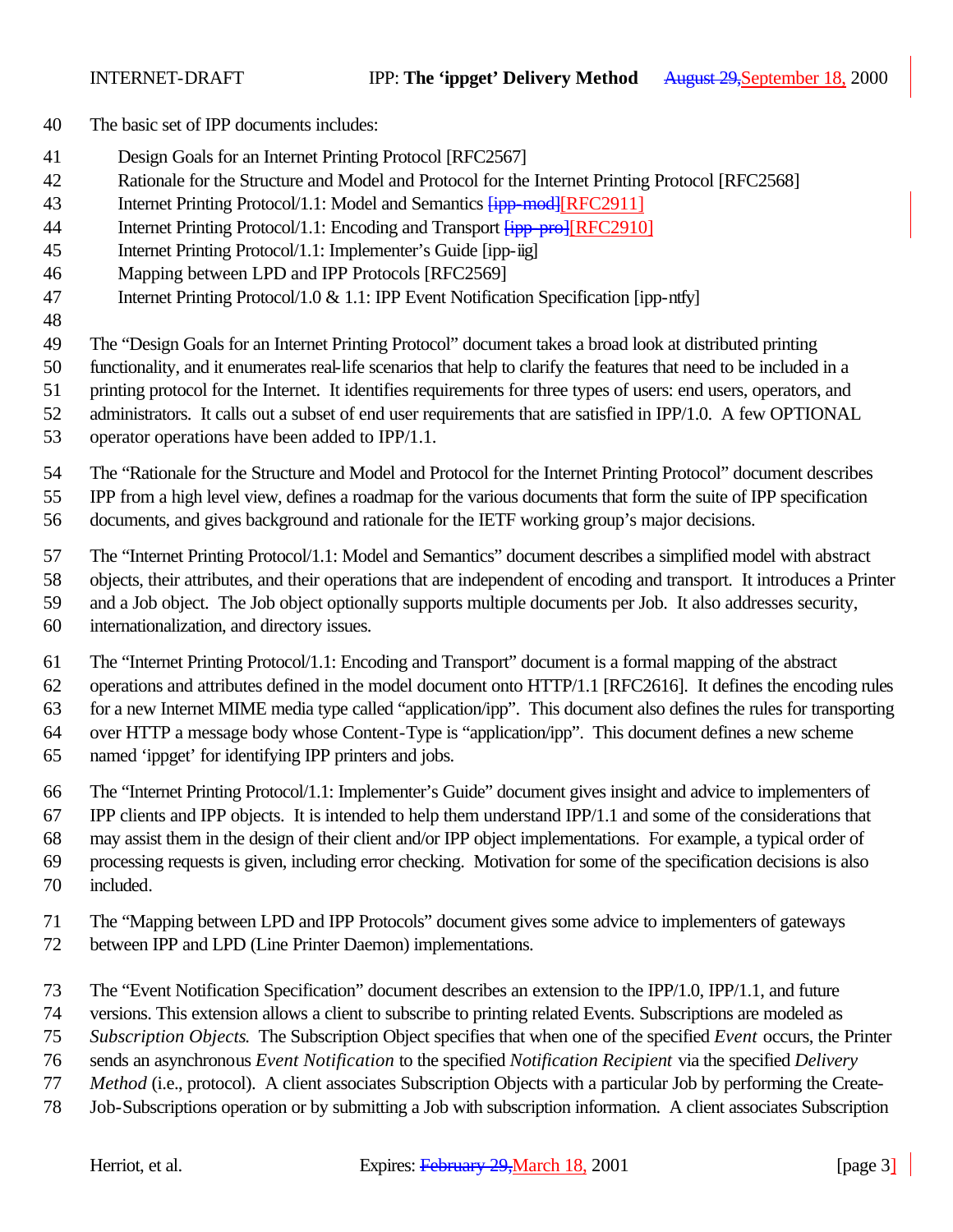- 79 Objects with the Printer by performing a Create-Printer-Subscriptions operation. Four other operations are
- 80 defined for Subscription Objects: Get-Subscriptions-Attributes, Get-Subscriptions, Renew-Subscription, and
- 81 Cancel-Subscription.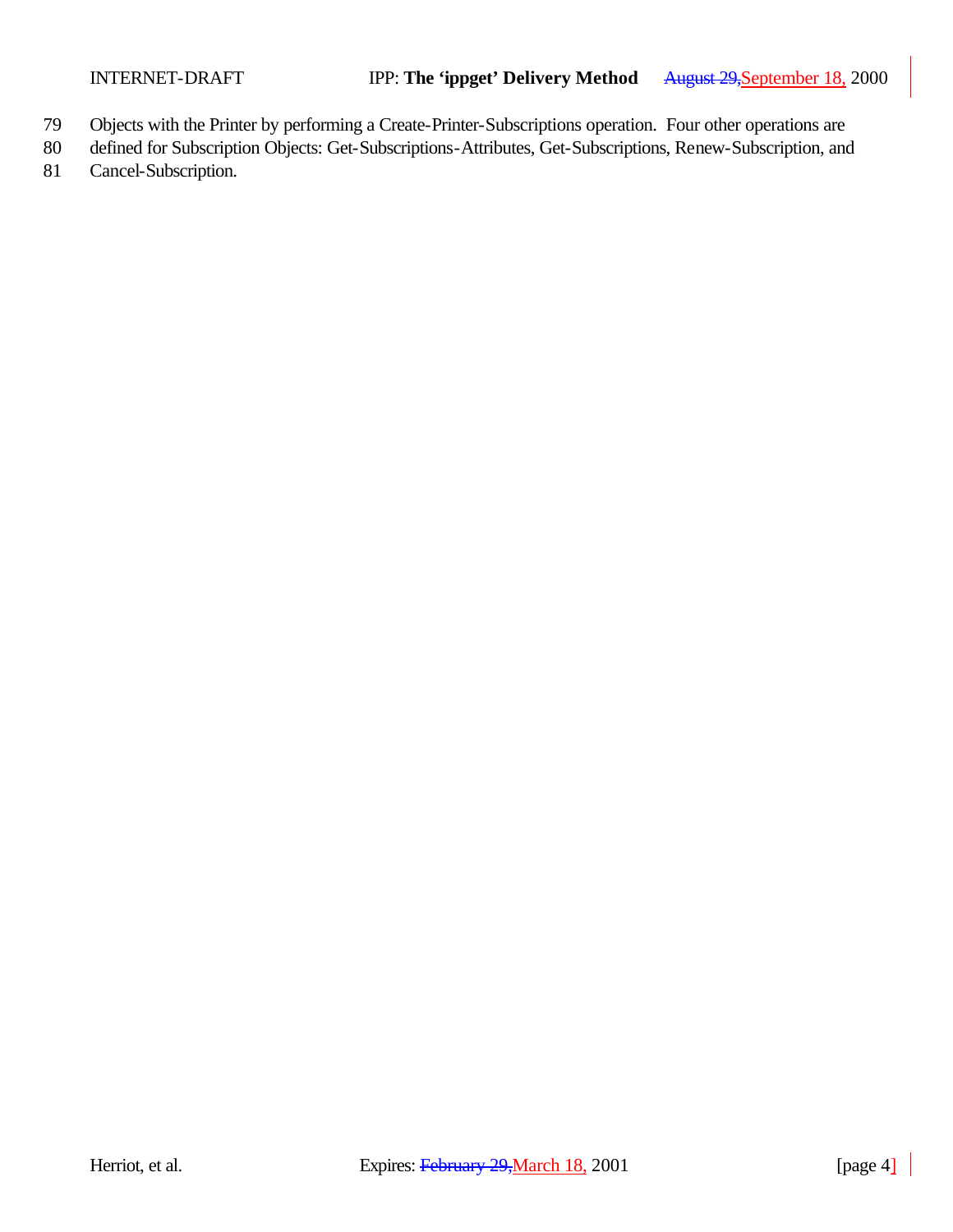| 82             |                              |  |
|----------------|------------------------------|--|
| 83             | <b>Table of Contents</b>     |  |
| 84             |                              |  |
| 85             | $\overline{2}$               |  |
| 86             | 3 <sup>1</sup>               |  |
| 87             | 4                            |  |
| 88<br>89<br>90 | 5 <sup>1</sup><br>5.1<br>5.2 |  |
| 91<br>92       | 6                            |  |
| 93<br>94       |                              |  |
| 95             | 8                            |  |
| 96             | 9                            |  |
| 97             | 10                           |  |
| 98             | 11                           |  |
| 99             | 12                           |  |
| 100            | 13                           |  |
| 101            |                              |  |
| 102<br>103     |                              |  |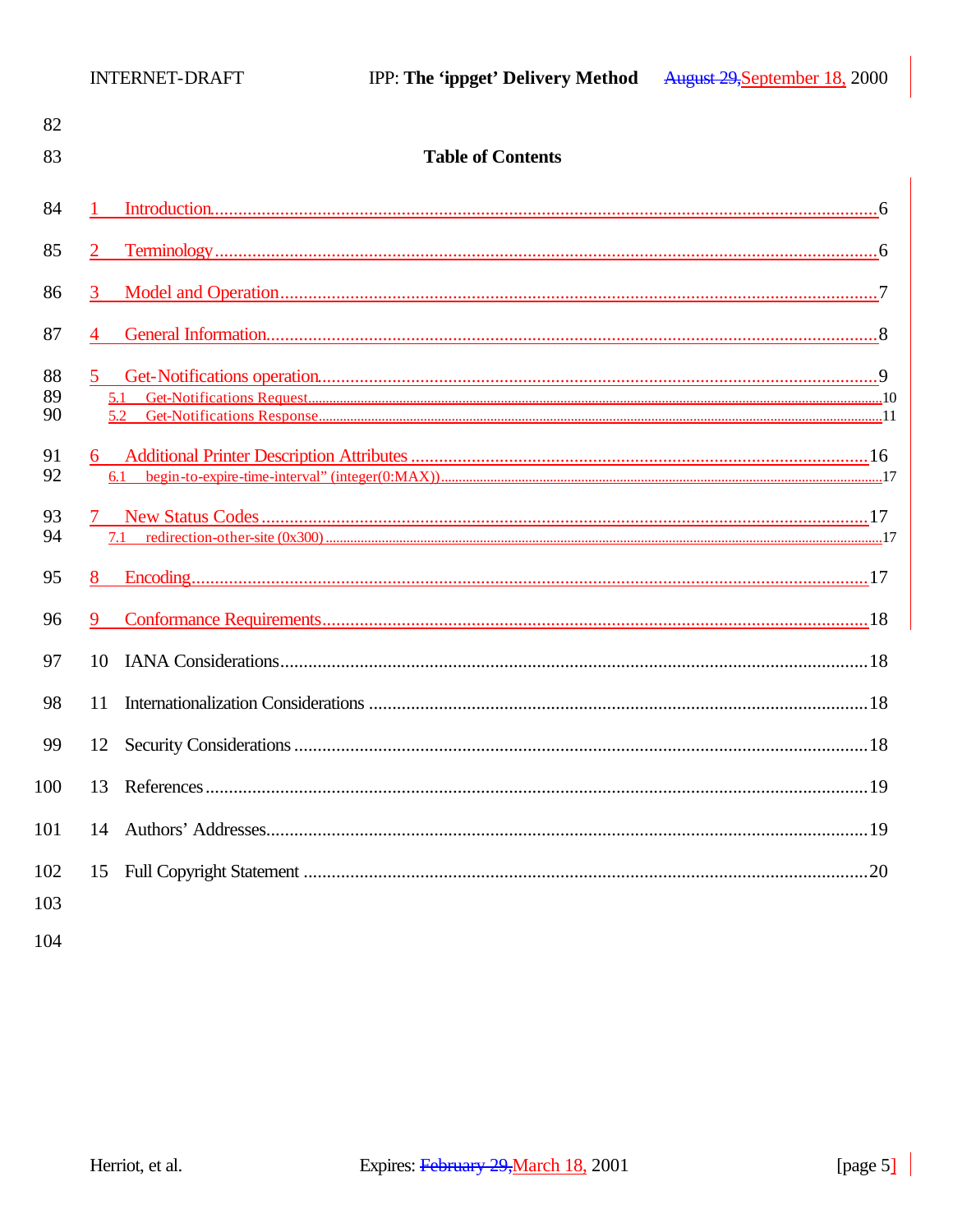### **1 Introduction**

- The notification extension document [ipp-ntfy] defines operations that a client can perform in order to create
- *Subscription Objects* in a Printer and carry out other operations on them. A Subscription Object represents a
- Subscription abstraction. The Subscription Object specifies that when one of the specified *Events* occurs, the
- Printer sends an asynchronous *Event Notification* to the specified *Notification Recipient* via the specified
- *Delivery Method* (i.e., protocol).
- The notification extension document [ipp-ntfy] specifies that each Delivery Method is defined in another document.
- This document is one such document, and it specifies the 'ippget' delivery method.
- The 'ippget' Delivery Method is a 'pull and push' Delivery Method. That is, the Printer saves Event Notification for
- a period of time and expects the Notification Recipient to fetch the Event Notifications (the pull part). The Printer
- continues to send Event Notifications to the Notification Recipient as Events occur (the push part) if the client has
- selected the option to wait for additional Event Notifications.
- When a Printer supports this Delivery Method, it holds each Event Notification for an amount of time, called the *Event Notification Lease Time*.
- When a Notification Recipient wants to receive Event Notifications, it performs an IPP operation called 'Get-
- Notifications', which this document defines. This operation causes the Printer to return all Event Notifications held
- 120 for the Notification Recipient along with information that tells the client when to perform this operationRecipient. If
- 121 the Notification Recipient has selected the option to wait for additional again. Event Notifications, the Printer the
- Printer continues to send Event Notifications to the Notification Recipient as Events occur.

# **2 Terminology**

- This section defines the following terms that are used throughout this document:
- Capitalized terms, such as **MUST, MUST NOT, REQUIRED, SHOULD, SHOULD NOT, MAY, NEED**
- **NOT, and OPTIONAL**, have special meaning relating to conformance to this specification. These terms are
- 127 defined in  $f_{\text{ipp-mod}}$ [RFC2911 section 13.1 on conformance terminology, most of which is taken from RFC 2119
- [RFC2119].
- **Event Notification Lease:** The lease that is associated with an Event Notification. When the lease expires, the Printer discards the associated Event Notification.
- **Event Notification Lease Time:** The expiration time assigned to a lease that is associated with an Event Notification.
- **Event Notification Attributes Group:** The attributes group in a response that contains attributes that are part of an Event Notification.
- For other capitalized terms that appear in this document, see [ipp-ntfy].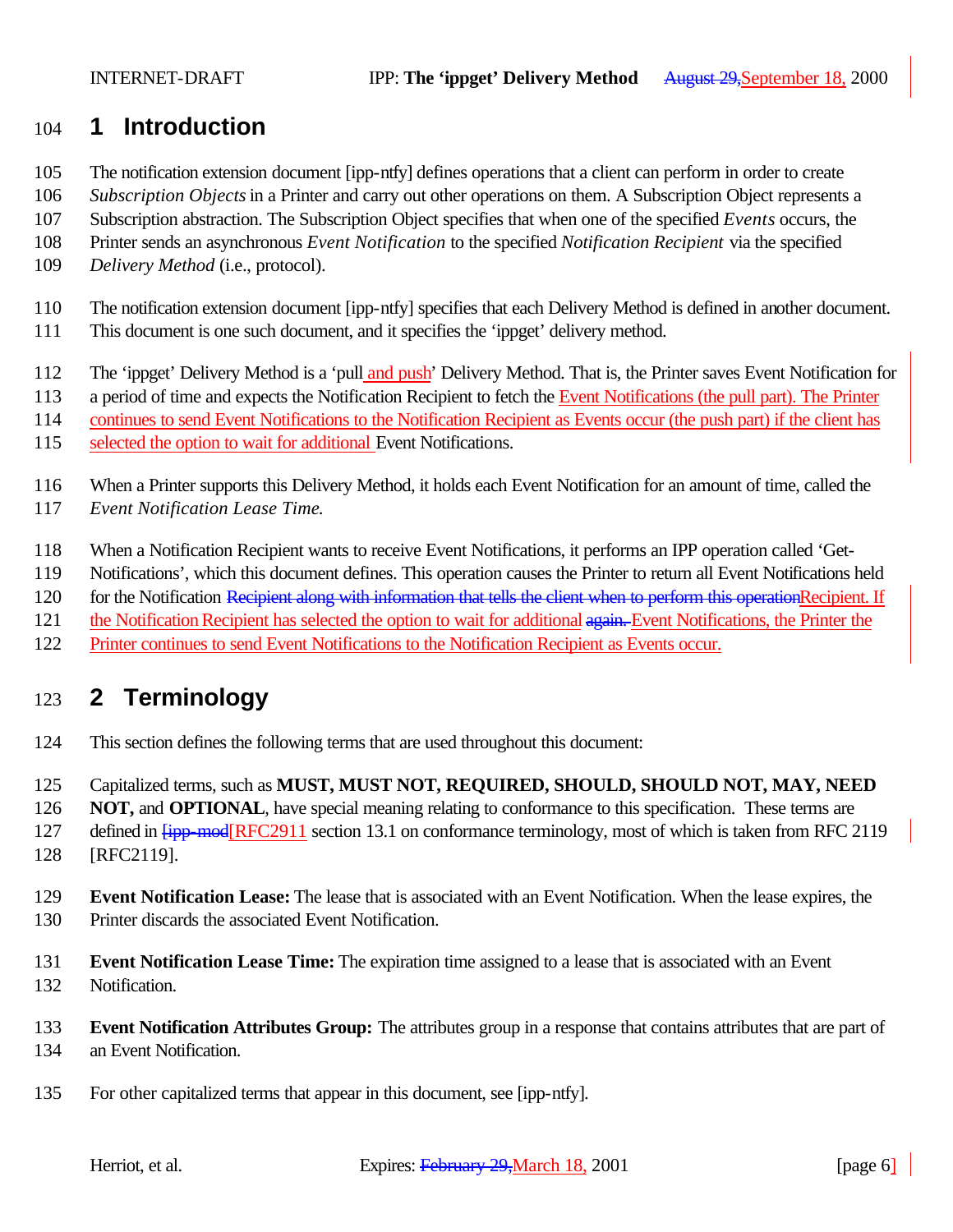### 136 **3 Model and Operation**

137 In a Subscription Creation Operation, when the value of the "notify-recipient-uri" attributes has the scheme

138 'ippget', the client is requesting that the Printer use the 'ippget' Delivery Method for the Event Notifications

139 associated with the new Subscription Object. The client **MUSTSHOULD** choose a value for the address part of

140 the "notify-"notify-recipient-uri" attribute that uniquely identifies the Notification Recipient.

141 When an Event occurs, the Printer MUST generate an Event Notification and MUST assign it anthe Event

142 Notification Lease Time. The Printer MUST hold an Event Notification for its assigned Event Notification Lease

143 Time-and MUST discard it when its Event Notification Lease Time expires. The Printer MAYMUST assign the

144 same Event Notification Lease Time to each Event Notification or it MAY assign a different time.

145 When a Notification Recipient wants to receive Event Notifications, it performs the Get-Notifications operation,

146 which causes the Printer to return all unexpired Event Notifications held for the Notification Recipient along with

147 two time-intervals.

148 Recipient. If the Notification Recipient has selected the option to wait for additional Event Notifications, the

149 response to the The first returned time-interval is the suggested time a Notification Recipient should wait before

150 performing the Get-Notifications operation again. The second time-interval is the time that Event Notification

151 Leases begin to expire for Event Notifications created after the Get-Notifications operation. A Notification

152 Recipient SHOULD perform this operation at the suggested time and somewhat before the Event Notification

153 Leases begin to expire.

154 The Notification Recipient identifies its own Event Notifications with a "notify-recipient-uri" Operation attribute in

155 the request. It matches any Event Notifications associated with a Subscription ObjectGet-Notifications request

156 continues indefinitely as the Printer continues to send Event Notifications in the response as Events occur. For the

157 Get-Notification operation, the Printer sends only those Event Notifications that are generated from Subscription

158 Objects whose "notify-recipient-uri" attribute has the same value asequals the "notify-recipient-uri" Operation

159 attribute of the request. To avoid Attribute in the Get-Notifications operation.

160 getting Event Notification that belong to another Notification Recipient, a client SHOULD pick values for the

161 "notify-recipient-uri" attribute that are unique, e.g. the client's host address.

162 If a Notification Recipient performs the Get-Notifications operation twice in quick succession, it will receive nearly

163 the same Event Notification both times because most of the Event Notifications are those that the Printer saves for

164 a few seconds after the Event occurs. There are two possible differences. Some old Event Notifications may not be

165 present in the second response because their Event Notification Leases have expired. Some new Event

166 Notifications may be present in the second response but not the first response.

167 The Printer may keep the channel open if the suggested time-interval is sufficiently short, but in any case the client

168 performs a new When the Notification Recipient requests Event Notifications for per-Job Subscription Objects, the

169 Notification Recipient typically performs the Get-Notifications operation each time it wants more Event

170 Notifications. Since the time interval between consecutive client requests is normally less than the Event Notification

171 Lease Time, consecutivewithin a second of performing the Subscription Creation operation. Because the Printer is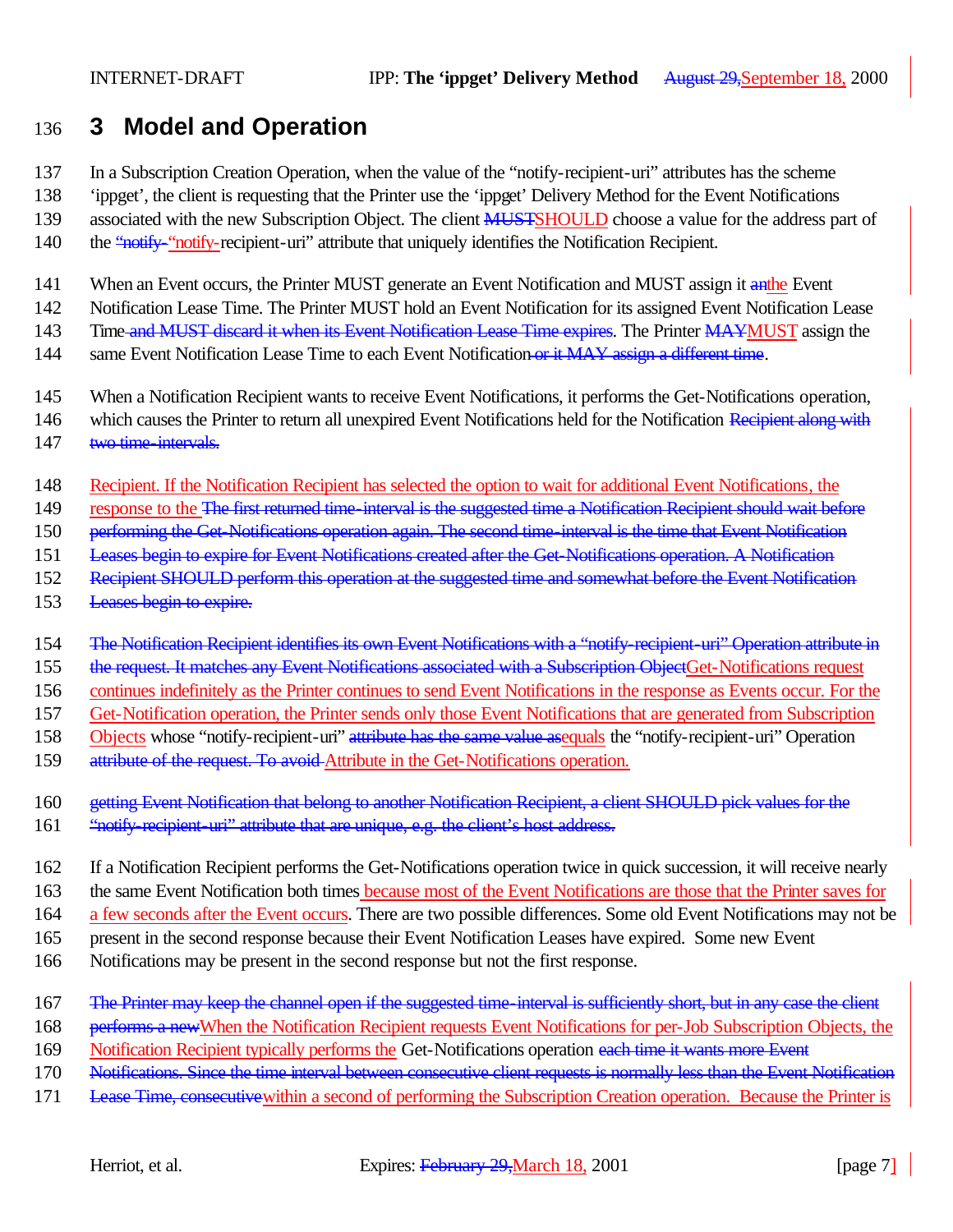- 172 likely to save Event Notifications for several seconds, the responses will normally contain some events that are
- 173 identical. The youngest ones in the previous response will become the oldest in the next response. The client is
- 174 expected to filter out these duplicates, which is easy to do because of the sequence number in each Event
- 175 Notification. The reason for not removing the Event Notifications from the Printer with every Get-Notifications
- 176 request, is so that multiple Notification Recipients can be polling the same Subscription Object and so the Get-
- 177 Notification operation satisfies the rule of idempotency. The former is useful if someone is logged in to several
- 178 desktops at the same time and wants to see the same events at both places. The latter is useful if the network loses
- 179 the response. Notification Recipient is unlikely to miss any Event Notifications that occur between the Subscription
- 180 Creation and the Get-Notifications operation.

# 181 **4 General Information**

- 182 If a Printer supports this Delivery Method, the following are its characteristics.
- 

#### 183 **Table 1 – Information about the Delivery Method**

| Document Method Conformance Requirement                                                                                                                                                                     | Delivery Method Realization                |
|-------------------------------------------------------------------------------------------------------------------------------------------------------------------------------------------------------------|--------------------------------------------|
| 1. What is the URL scheme name for the Delivery<br>Method?                                                                                                                                                  | ippget                                     |
| Is the Delivery Method REQUIRED or<br><b>OPTIONAL</b> for an IPP Printer to support?                                                                                                                        | <b>OPTIONAL</b>                            |
| 2. Is the Delivery Method REQUIRED,<br>RECOMMENDED or OPTIONAL for an IPP<br>Printer to support?                                                                                                            | <b>RECOMMENDED</b>                         |
| What transport and delivery protocols does the<br>3.<br>Printer use to deliver the Event Notification<br>Content, <i>i.e.</i> , what is the entire network stack?                                           | IPP with one new operation.                |
| Can several Event Notifications be combined<br>4.<br>into a Compound Event Notification?                                                                                                                    | Yes.                                       |
| Is the Delivery Method initiated by the Notification<br>Recipient (pull), or by the Printer (push)?                                                                                                         | This Delivery Method is a pull.            |
| 5. Is the Delivery Method initiated by the<br>Notification Recipient (pull), or by the Printer<br>$(push)$ ?                                                                                                | This Delivery Method is a pull and a push. |
| Is the Event Notification content Machine<br>б.<br>Consumable or Human Consumable?                                                                                                                          | <b>Machine Consumable</b>                  |
| What section in this document answers the<br>7.<br>following question? For a Machine Consumable<br>Event Notification, what is the representation and<br>encoding of values defined in section 9.1 of [ipp- | Section 5                                  |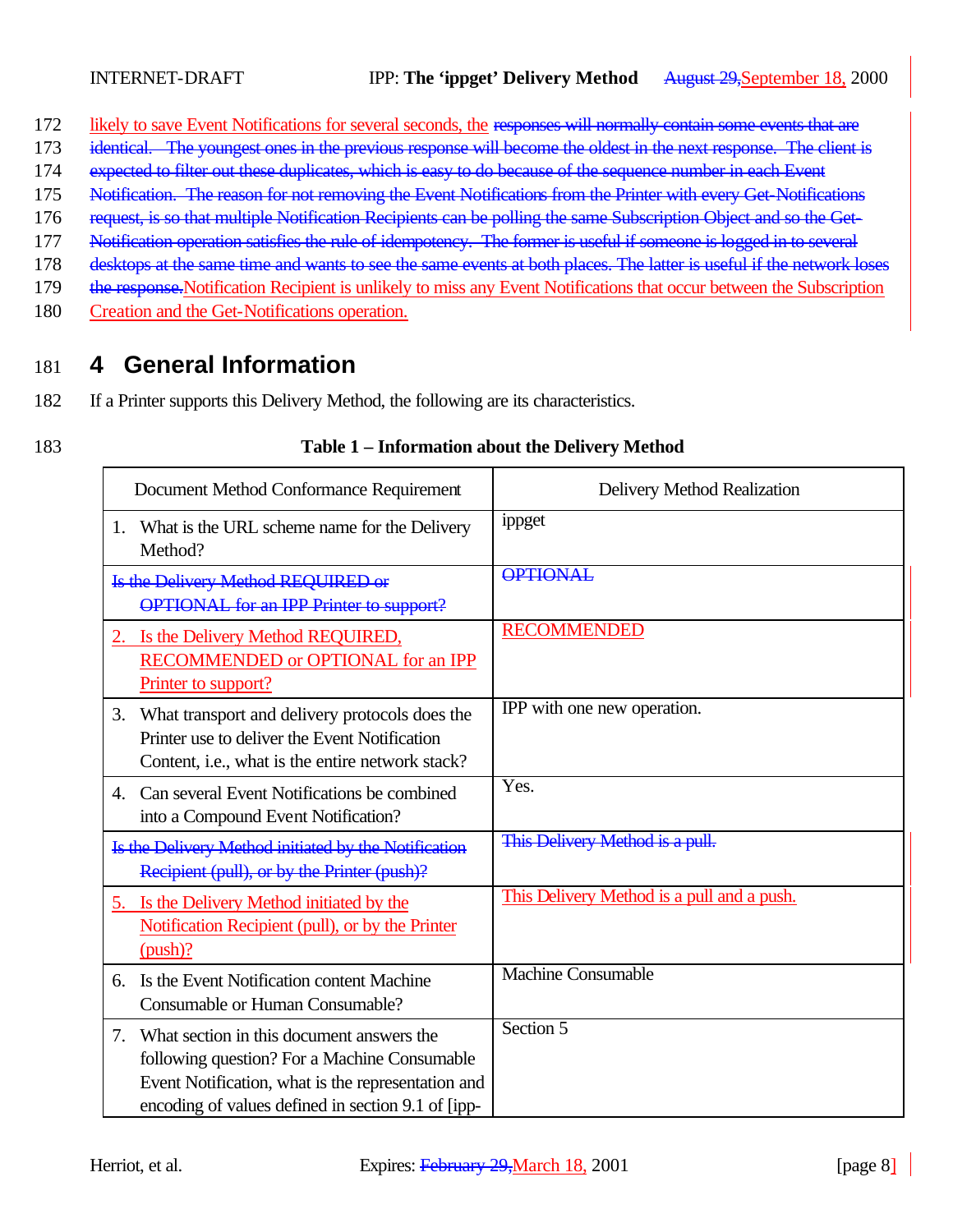| ntfy] and the conformance requirements thereof?<br>For a Human Consumable Event Notification,<br>what is the representation and encoding of pieces<br>of information defined in section 9.2 of [ipp-ntfy]<br>and the conformance requirements thereof? |                                               |
|--------------------------------------------------------------------------------------------------------------------------------------------------------------------------------------------------------------------------------------------------------|-----------------------------------------------|
| 8. What are the latency and reliability of the<br>transport and delivery protocol?                                                                                                                                                                     | Same as IPP and the underlying HTTP transport |
| 9. What are the security aspects of the transport<br>and delivery protocol, e.g., how it is handled in<br>firewalls?                                                                                                                                   | Same as IPP and the underlying HTTP transport |
| 10. What are the content length restrictions?                                                                                                                                                                                                          | None                                          |
| 11. What are the additional values or pieces of<br>information that a Printer sends in an Event<br>Notification content and the conformance<br>requirements thereof?                                                                                   | None                                          |
| 12. What are the additional Subscription Template<br>and/or Subscription Description attributes and<br>the conformance requirements thereof?                                                                                                           | None                                          |
| 13. What are the additional Printer Description<br>attributes and the conformance requirements<br>thereof?                                                                                                                                             | None                                          |

# 185 **5 Get-Notifications operation**

186 This operation causes the Printer to return all Event Notifications held for the Notification Recipient along with

187 information about when to perform this operation again.

188 A Printer MUST support this operation.

- 189 When a Printer performs this operation, it MUST return all and only those Event Notifications:
- 190 a) Whose associated Subscription Object's "notify-recipient-uri" attribute equals the "notify-recipient-uri" 191 Operation attribute AND
- 192 b) Whose associated Subscription Object's "notify-recipient-uri" attribute has a scheme value of 'ippget' 193 AND
- 194 c) Whose Event Notification Lease Time has not yet expired AND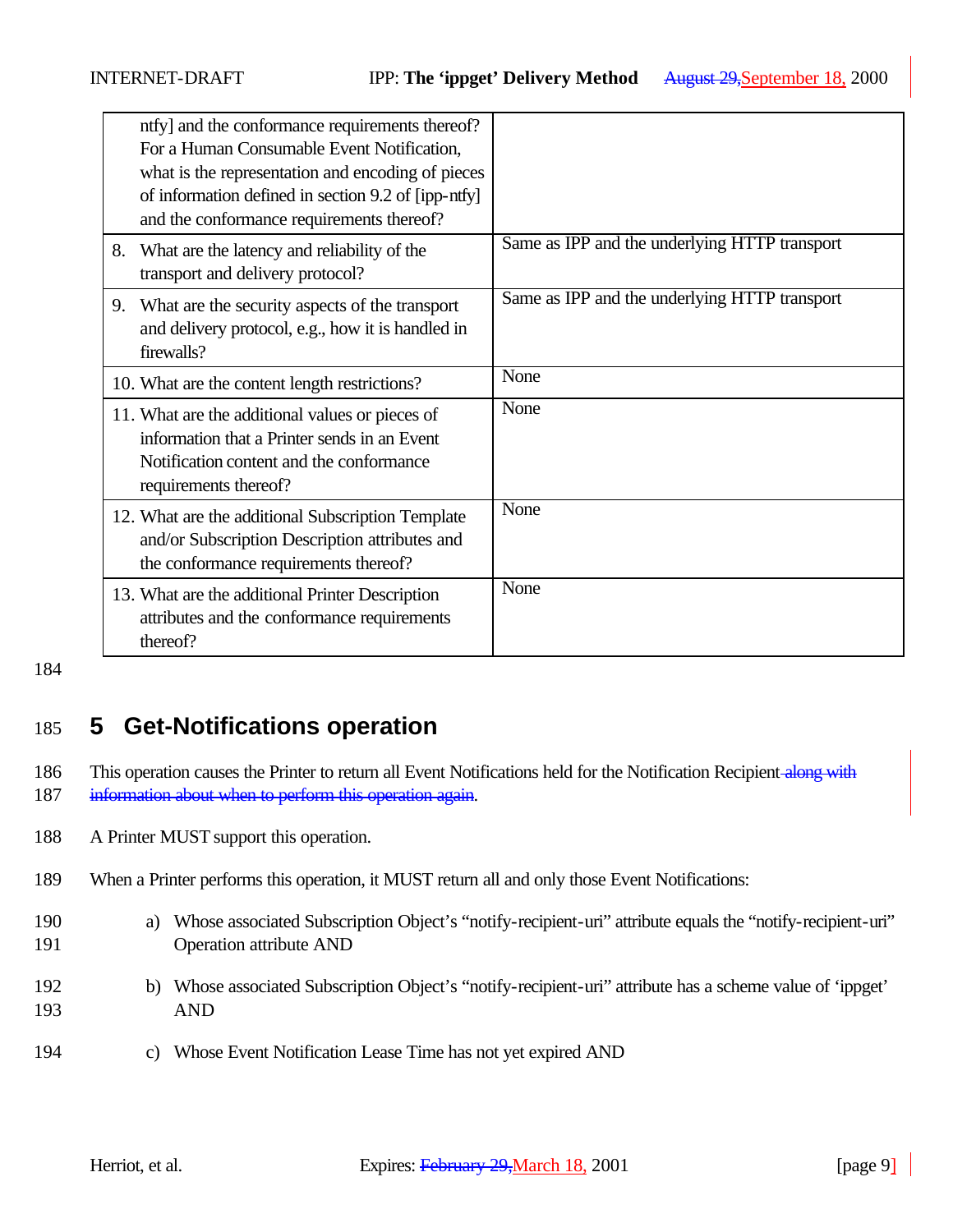| 195 | d) Where the Notification Recipient is the owner of or has read-access rights to the associated                         |
|-----|-------------------------------------------------------------------------------------------------------------------------|
| 196 | Subscription Object.                                                                                                    |
| 197 | When a Printer performs this operation, it MUST also return two time intervals:                                         |
| 198 | a) the suggested time for a Notification Recipient to perform the Get-Notifications operation again.                    |
| 199 | b) the time at which the Printer will begin to discard Event Notifications that occur after this operation. This        |
| 200 | may be the Event Notification Lease Time (see section 5.2 for details).                                                 |
| 201 | Note: the Subscription Creation Operations also return these two time-intervals (see section 6).                        |
| 202 | The Printer MUST respond to this operation immediately with whatever Event Notifications it currently holds. It         |
| 203 | MUST NOTIf the Notification Recipient has selected the option to wait for additional Events to occur before             |
| 204 | sending a response.                                                                                                     |
| 205 | Event Notifications, the Printer MUST continue to send Event Notifications as they occur until all of the associated    |
| 206 | Subscription Objects are cancelled. A Subscription Object is cancelled either via the Cancel-Subscription               |
| 207 | operation or by the Printer (e.g. the Subscription Object is cancelled when the associated Job completes).              |
| 208 | Note, the Printer terminates the operation in the same way that it normally terminates IPP operations. For example,     |
| 209 | if the Printer is sending chunked data, it can send a 0 length chunk to denote the end of the operation or it can close |
| 210 | the connection. If the Notification Recipient wishes to terminate the Get-Notifications operation, it can close the     |
| 211 | connection.                                                                                                             |
| 212 | The Printer MUST accept the request in any state (see $\frac{fipp \mod f}{RFC2911}$ "printer-state" and "printer-state- |
| 213 | reasons" attributes) and MUST remain in the same state with the same "printer-state-reasons".                           |
| 214 | Access Rights: If the policy of the Printer is to allow all users to access all Event Notifications, then the Printer   |
| 215 | MUST accept this operation from any user. Otherwise, the authenticated user (see Fipp-mod-FRFC2911] section             |
| 216 | 8.3) performing this operation MUST either be the owner of each Subscription Object identified by the "notify-          |
| 217 | recipient-uri" Operation attribute (as determined during a Subscription Creation Operation) or an operator or           |

218 administrator of the Printer (see  $\frac{[ipp \mod][RFC2911]}{[RFC2911]}$  Sections 1 and 8.5). Otherwise, the IPP object MUST

219 reject the operation and return: 'client-error-forbidden', 'client-error-not-authenticated', or 'client-error-not-

220 authorized' as appropriate.

# 221 **5.1 Get-Notifications Request**

- 222 The following groups of attributes are part of the Get-Notifications Request:
- 223 Group 1: Operation Attributes
- 224 Natural Language and Character Set:
- 225 The "attributes-charset" and "attributes-natural-language" attributes as described in  $\frac{1}{1}$  [RFC2911] 226 section 3.1.4.1.

227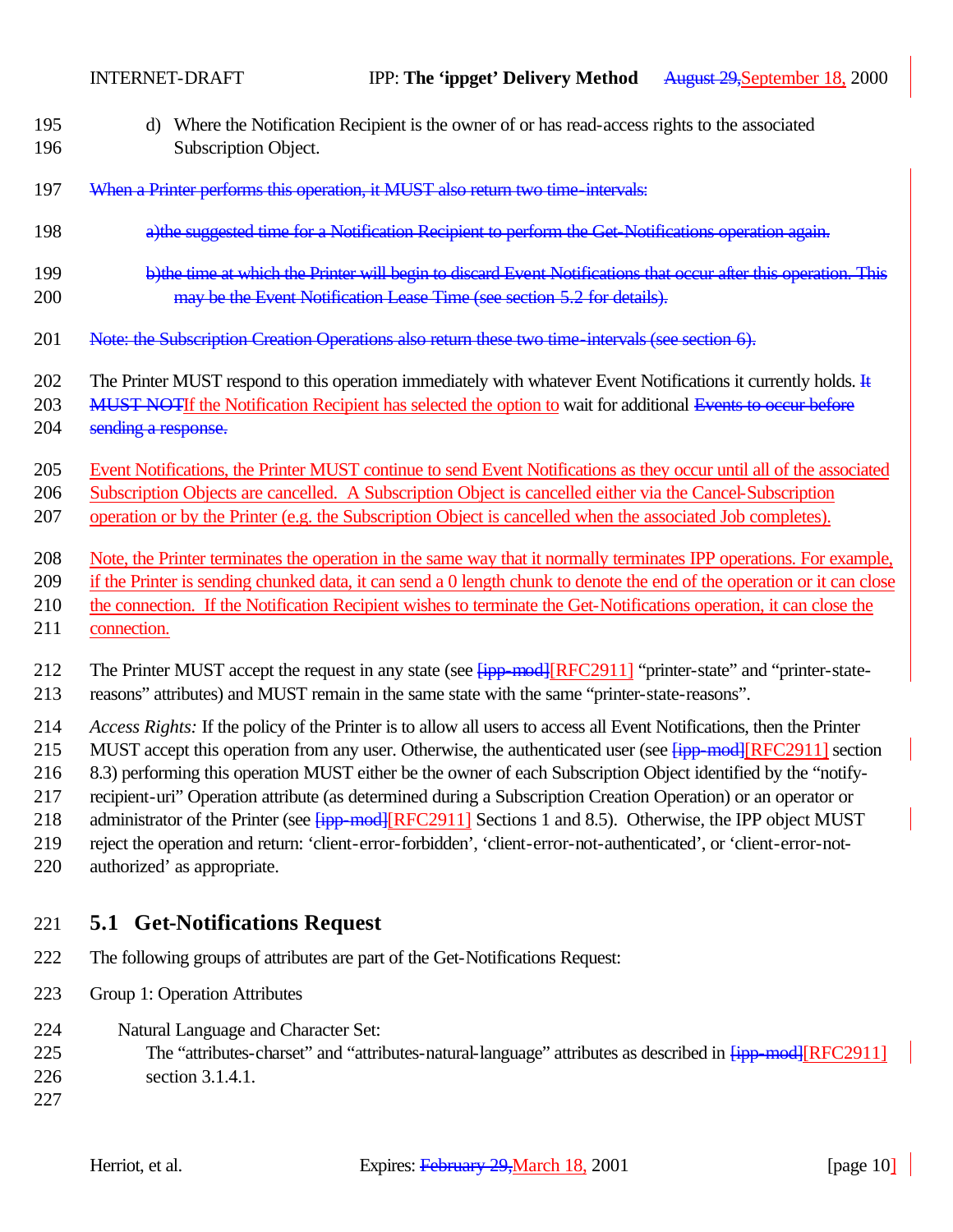| 228 | Target:                                                                                                             |
|-----|---------------------------------------------------------------------------------------------------------------------|
| 229 | The "printer-uri" (uri) operation attribute which is the target for this operation as described in $\overline{Hpp}$ |
| 230 | mod [RFC2911] section 3.1.5.                                                                                        |
| 231 |                                                                                                                     |
| 232 | <b>Requesting User Name:</b>                                                                                        |
| 233 | The "requesting-user-name" (name(MAX)) attribute SHOULD be supplied by the client as described in                   |
| 234 | $f$ ipp-mod $f$ [RFC2911] section 8.3.                                                                              |
| 235 |                                                                                                                     |
| 236 | "notify-recipient-uri" (url):                                                                                       |
| 237 | The client MUST supply this attribute. The Printer object MUST support this attribute. The Printer                  |
| 238 | matches the value of this attribute (byte for byte with no case conversion) against the value of the "notify-       |
| 239 | recipient-uri" in each Subscription Object in the Printer. If there are no matches, the IPP Printer MUST            |
| 240 | return the 'client-error-not-found' status code. For each matched Subscription Object, the IPP Printer              |
| 241 | MUST return all unexpired Event Notifications associated with it.                                                   |
| 242 | The Printer MUST send additional Event Notifications as Events occur if and only if the value of the                |
| 243 | "notify-no-wait" attribute is 'false' or not supplied by the client (see the next attribute below).                 |
| 244 |                                                                                                                     |
| 245 | Note: this attribute allows a subscribing client to pick URLs that are unique, e.g. the client's own URL or a       |
| 246 | friend's URL, which in both cases is likely the URL of the person's host. An application could make a               |
| 247 | URL unique for each application.                                                                                    |
| 248 | application.                                                                                                        |
| 249 |                                                                                                                     |
| 250 | "notify-no-wait" (boolean):                                                                                         |
| 251 | The client MAY supply this attribute. The Printer object MUST support this attribute. If the value of this          |
| 252 | attribute is 'false', the Printer MUST send all un-expired Event Notifications (as defined in the previous          |
| 253 | attribute) and it MUST continue to send responses for as long as the Subscription Objects associated with           |
| 254 | the specified "notify-recipient-uri" continue to exist. If the value of this attribute is 'true', the Printer MUST  |
| 255 | send all un-expired Event Notifications (as defined in the previous attribute) and the Printer MUST                 |
| 256 | conclude the operation without waiting for any additional Events to occur. If the client doesn't supply this        |
| 257 | attribute, the Printer MUST behave as if the client had supplied this attribute with the value of 'false'.          |
|     |                                                                                                                     |
| 258 | <b>5.2 Get-Notifications Response</b>                                                                               |

- 259 The following groups of attributes are part of the Get-Notifications Response:
- 260 Group 1: Operation Attributes

261 Status Message:

- 262 In addition to the REQUIRED status code returned in every response, the response OPTIONALLY
- 263 includes a "status-message" (text(255)) and/or a "detailed-status-message" (text(MAX)) operation 264 attribute as described in  $\frac{[ipp \mod][RFC2911]}{[NPCC9911]}$  sections 13 and 3.1.6.
- 265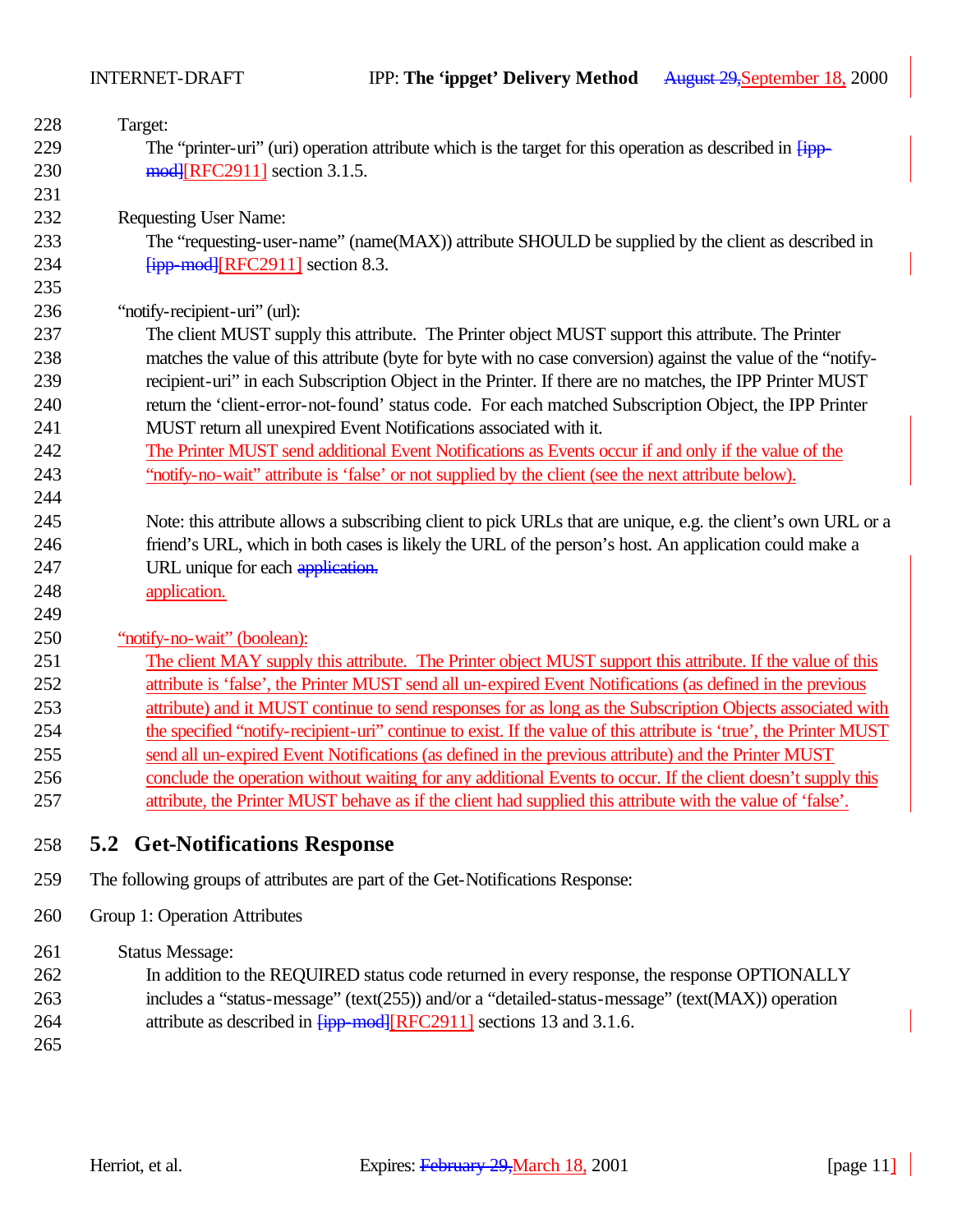| 266        | The Printer can return any status codes defined in $\frac{[ipp \mod{1}]}{[RFC2911]}$ . If the status code is not             |
|------------|------------------------------------------------------------------------------------------------------------------------------|
| 267        | 'successful-', the Printer MUST NOT return any Event Notification Attribute groups. The following is a                       |
| 268        | description of the important status codes:                                                                                   |
| 269        |                                                                                                                              |
| 270        | successful-ok: the response contains all Event Notification associated with the specified "notify-                           |
| 271        | recipient-uri". If the specified Subscription Objects have no associated Event Notification, the                             |
| 272        | response MUST contain zero Event Notifications.                                                                              |
| 273        | client-error-not-found: The Printer has no Subscription Object's whose "notify-recipient-uri"                                |
| 274        | attribute equals the "notify-recipient-uri" Operation attribute.                                                             |
| 275        | server-error-busy: The Printer is too busy to accept this operation. If the "suggested-ask-again-time-                       |
| 276        | interval" operation attribute is present in the Operation Attributes of the response, then the                               |
| 277        | Notification Recipient SHOULD wait for the number of seconds specified by the "suggested-ask-                                |
| 278        | again-time-interval" attribute before performing this operation again. If the "suggested-ask-again-                          |
| 279        | time-interval" Operation Attribute is not present, the Notification Recipient should use the normal                          |
| 280        | network back-off algorithms for determining when to perform this operation again.                                            |
| 281        | redirection-other-site: The Printer does not handle this operation and requests the Notification                             |
| 282        | Recipient to perform the operation with the uri specified by the "notify-ippget-redirect" Operation                          |
| 283        | Attribute in the response                                                                                                    |
| 284        |                                                                                                                              |
| 285<br>286 | Natural Language and Character Set:                                                                                          |
| 287        | The "attributes-charset" and "attributes-natural-language" attributes as described in [ipp-mod][RFC2911]<br>section 3.1.4.2. |
| 288        |                                                                                                                              |
| 289        | The Printer MUST use the values of "notify-charset" and "notify-natural-language", respectively, from one                    |
| 290        | Subscription Object associated with the Event Notifications in this response.                                                |
| 291        |                                                                                                                              |
| 292        | Normally, there is only one matched Subscription Object, or the value of the "notify-charset" and "notify-                   |
| 293        | natural-language" attributes is the same in all Subscription Objects. If not, the Printer MUST pick one                      |
| 294        | Subscription Object from which to obtain the value of these attributes. The algorithm for picking the                        |
| 295        | Subscription Object is implementation dependent. The choice of natural language is not critical because                      |
| 296        | 'text' and 'name' values can override the "attributes-natural-language" Operation attribute. The Printer's                   |
| 297        | choice of charset is critical because a bad choice may leave it unable to send some 'text' and 'name' values                 |
| 298        | accurately.                                                                                                                  |
| 299        |                                                                                                                              |
| 300        |                                                                                                                              |
| 301        | "printer-up-time" (integer(0:MAX)):                                                                                          |
| 302        | The value of this attribute is the Printer's "printer-up-time" attribute at the time the Printer sends this                  |
| 303        | response. Because each Event Notification also contains the value of this attribute when the event                           |
| 304        | occurred, the value of this attribute lets a Notification Recipient know when each Event Notification                        |
| 305        | occurred relative to the time of this response.                                                                              |
| 306        |                                                                                                                              |
|            |                                                                                                                              |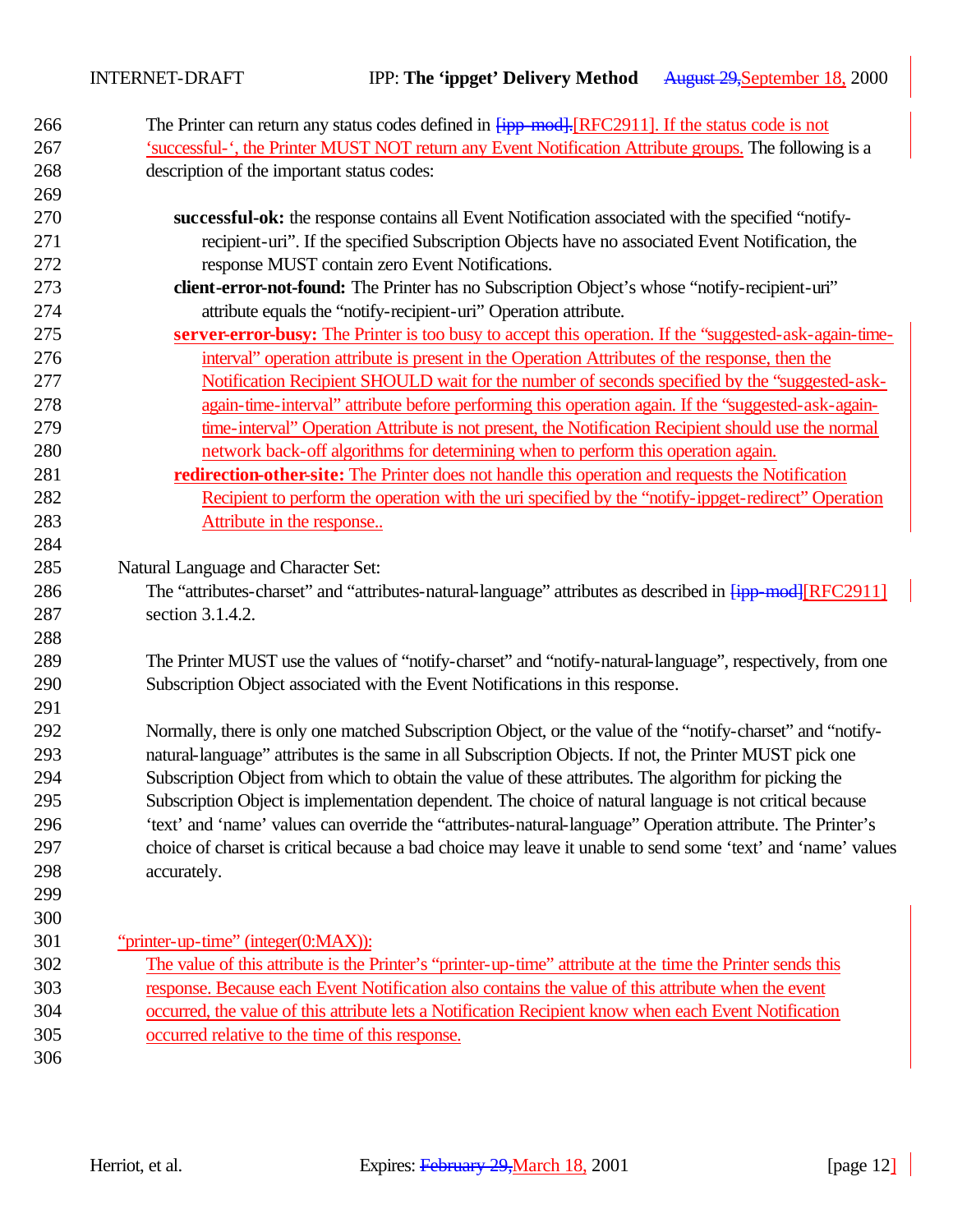| 307 | "suggested-ask-again-time-interval" (integer(0:MAX)):                                                              |
|-----|--------------------------------------------------------------------------------------------------------------------|
| 308 | The value of this attribute is the suggested number of seconds that SHOULD elapse before the client                |
| 309 | performs the Get-Notifications operation again for these Subscription Objects. A client MAY perform the            |
| 310 | Get Notifications operation at any time, and a Printer MUST respond with all unexpired Event                       |
| 311 | Notifications. A number of seconds that the Notification Recipient SHOULD wait before trying this                  |
| 312 | operation again when                                                                                               |
| 313 | Notification Recipient waits until this time interval has elapsed in order to be a "good network citizen". It is   |
| 314 | RECOMMENDED that the value of this attribute be 80% of the "begin to expire time interval" (see the                |
| 315 | next attribute) in order to give a Notification Recipient plenty of time to perform the Get-Notifications          |
| 316 | operation again before new Event Notifications expire.                                                             |
| 317 |                                                                                                                    |
| 318 | - "begin to expire time interval" (integer(0:MAX)): the Printer returns the 'server-error-busy'                    |
| 319 | status code OR                                                                                                     |
| 320 | b) the Printer returns the 'successful-ok' status code and the client supplied the "notify-no-wait"                |
| 321 | attribute with a value of 'true'.                                                                                  |
| 322 | This value is intended to help the client be a good network citizen.                                               |
| 323 |                                                                                                                    |
| 324 | "notify-ippget-redirect" (uri):                                                                                    |
| 325 | The value of this attribute is the minimum number of seconds that MUST elapse before Event Notification            |
| 326 | Leases begin to expire on Event Notifications produced by matching Subscriptions Objects after the                 |
| 327 | Printer sends the Get-Notifications response. The Printer MUST discard an Event Notification when its              |
| 328 | EventNotification Lease has expired. That is, if the Printer performs the Get-Notifications operation before       |
| 329 | the time specified by the "begin to expire time interval" attribute returned in the previous operation, the        |
| 330 | Printer MUST still have all of the Event Notifications that have occurred since the previous operation. If the     |
| 331 | Printer assigns the same Event Notification Lease Time to all Event Notifications, the value of this attribute     |
| 332 | MUST equal the Event Notification Lease Time. If a Notification Recipient waits until after this time or           |
| 333 | even slightly less than this time, uri that the Notification Recipient MUST expect to lose some Event              |
| 334 | Notifications use for the Get-Notifications operation. This attribute is present in the Operation Attributes if    |
| 335 | and only if the status code has the value 'redirection-other-site'.                                                |
| 336 |                                                                                                                    |
| 337 | "printer up time" (integer(0:MAX)):                                                                                |
| 338 | The value of this attribute is the Printer's "printer up-time" attribute at the time the Printer sends this        |
| 339 | response. Because each Event Notification also contains the value of this attribute when the event                 |
| 340 | occurred, the value of this attribute lets a Notification Recipient know when each Event Notification              |
| 341 | occurred relative to the time of this response.                                                                    |
| 342 |                                                                                                                    |
| 343 | Group 2: Unsupported Attributes                                                                                    |
| 344 | See <b>[ipp-mod]</b> [RFC2911] section 3.1.7 for details on returning Unsupported Attributes.                      |
| 345 |                                                                                                                    |
| 346 | If the "subscription-ids" attribute contained subscription-ids that do not exist, the Printer returns them in this |
| 347 | group as value of the "subscription-ids" attribute.                                                                |
| 348 |                                                                                                                    |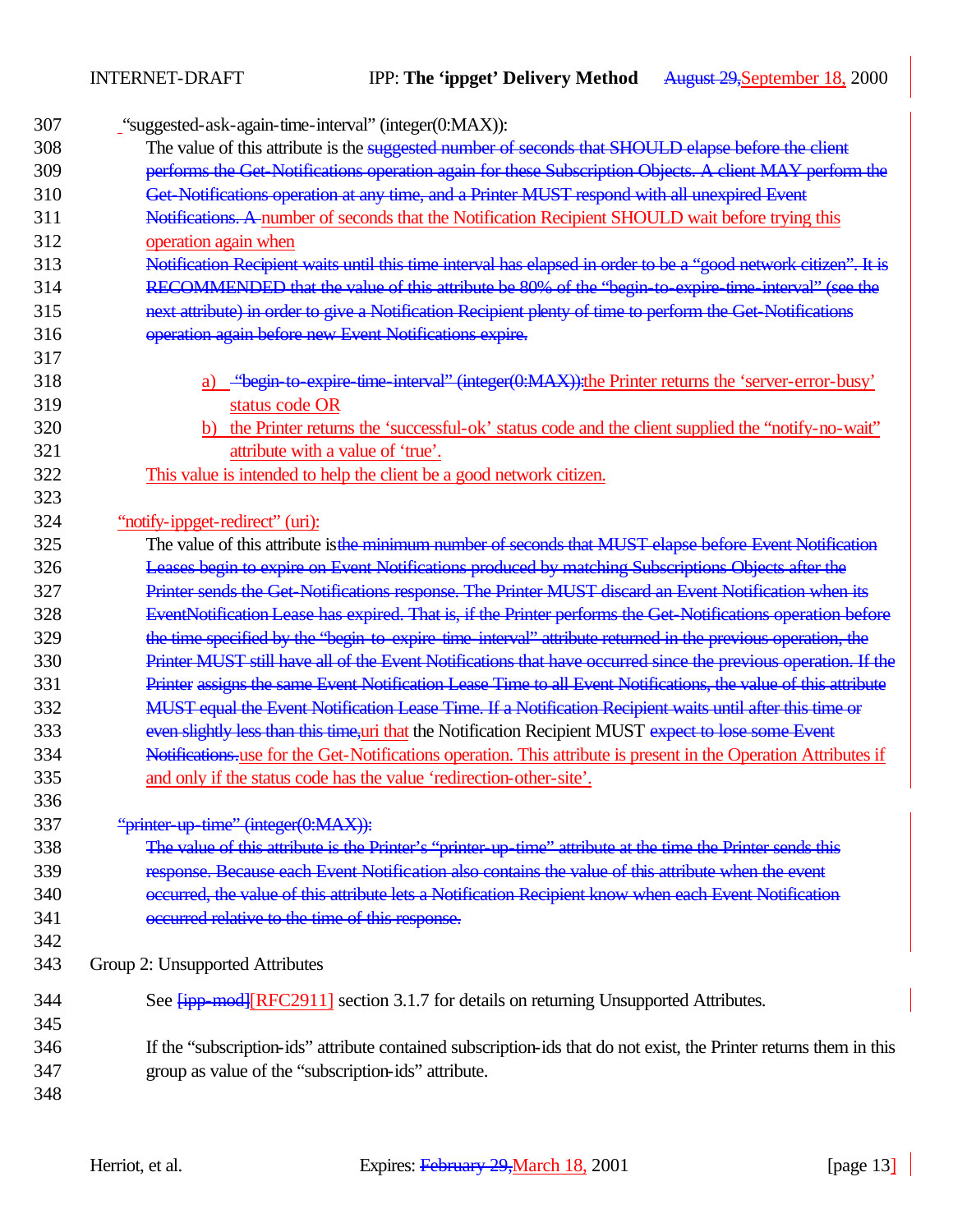349 Group 3 through N: Event Notification Attributes

| 350 | The Printer responds with one Event Notification Attributes Group per matched Event Notification. The                     |       |                      |  |
|-----|---------------------------------------------------------------------------------------------------------------------------|-------|----------------------|--|
| 351 | initial matched Event Notifications are all un-expired Event Notification associated with the matched                     |       |                      |  |
| 352 | Subscription Objects. If the Notification Recipient has selected the option to wait for additional Event                  |       |                      |  |
| 353 | Notifications, the Printer the subsequent Event Notifications in the response are Event Notifications                     |       |                      |  |
| 354 | associated with the matched Subscription Objects as the corresponding Event occurs.                                       |       |                      |  |
| 355 |                                                                                                                           |       |                      |  |
| 356 | From the Notification Recipient's view, the response appears as an initial burst of data, which includes the              |       |                      |  |
| 357 | Operation Attributes Group and one Event Notification Attributes Groups per Event Notification that the                   |       |                      |  |
| 358 | Printer is holding. After the initial burst of data, if the Notification Recipient has selected the option to wait        |       |                      |  |
| 359 | for additional Event Notifications, the Notification Recipient receives occasional Event Notification                     |       |                      |  |
| 360 | Attribute Groups. Proxy servers may delay some Event Notifications or cause time-outs to occur. The                       |       |                      |  |
| 361 | client MUST be prepared to perform the Get-Notifications operation again when time-outs occur.                            |       |                      |  |
| 362 |                                                                                                                           |       |                      |  |
| 363 | Each Event Notification Group MUST start with an 'event-notification-attributes-tag' (see the section                     |       |                      |  |
| 364 | "Encodings of Additional Attribute Tags" in [ipp-ntfy]).                                                                  |       |                      |  |
| 365 |                                                                                                                           |       |                      |  |
| 366 | Each attribute is encoded using the IPP rules for encoding attributes $\frac{F}{F}$ [RFC2910] and may be                  |       |                      |  |
| 367 | encoded in any order. Note: the Get-Jobs response in $\frac{[ipp \mod][RFC2911]}{[KPC2911]}$ acts as a model for encoding |       |                      |  |
| 368 | multiple groups of attributes.                                                                                            |       |                      |  |
| 369 |                                                                                                                           |       |                      |  |
| 370 | Each Event Notification Group MUST contain all of attributes specified in section 9.1 ("Content of                        |       |                      |  |
| 371 | Machine Consumable Event Notifications") of [ipp-ntfy] with exceptions denoted by asterisks in the tables                 |       |                      |  |
| 372 | below.                                                                                                                    |       |                      |  |
| 373 |                                                                                                                           |       |                      |  |
| 374 | The tables below are copies of the tables in section 9.1 ("Content of Machine Consumable Event"                           |       |                      |  |
| 375 | Notifications") of [ipp-ntfy] except that each cell in the "Sends" column is a "MUST".                                    |       |                      |  |
| 376 |                                                                                                                           |       |                      |  |
| 377 | For an Event Notification for all Events, the Printer includes the following attributes.                                  |       |                      |  |
| 378 | Table 2 - Attributes in Event Notification Content                                                                        |       |                      |  |
|     | <b>Source Value</b>                                                                                                       | Sends | <b>Source Object</b> |  |

| <b>Source Value</b>                     | <b>Sends</b> | <b>Source Object</b>      |
|-----------------------------------------|--------------|---------------------------|
| notify-subscription-id (integer(1:MAX)) | <b>MUST</b>  | Subscription              |
| notify-printer-uri (uri)                | <b>MUST</b>  | Subscription              |
| notify-subscribed-event (type2 keyword) | <b>MUST</b>  | <b>Event Notification</b> |
| printer-up-time (integer(MIN:MAX))      | <b>MUST</b>  | Printer                   |
| printer-current-time (dateTime)*        | <b>MUST</b>  | Printer                   |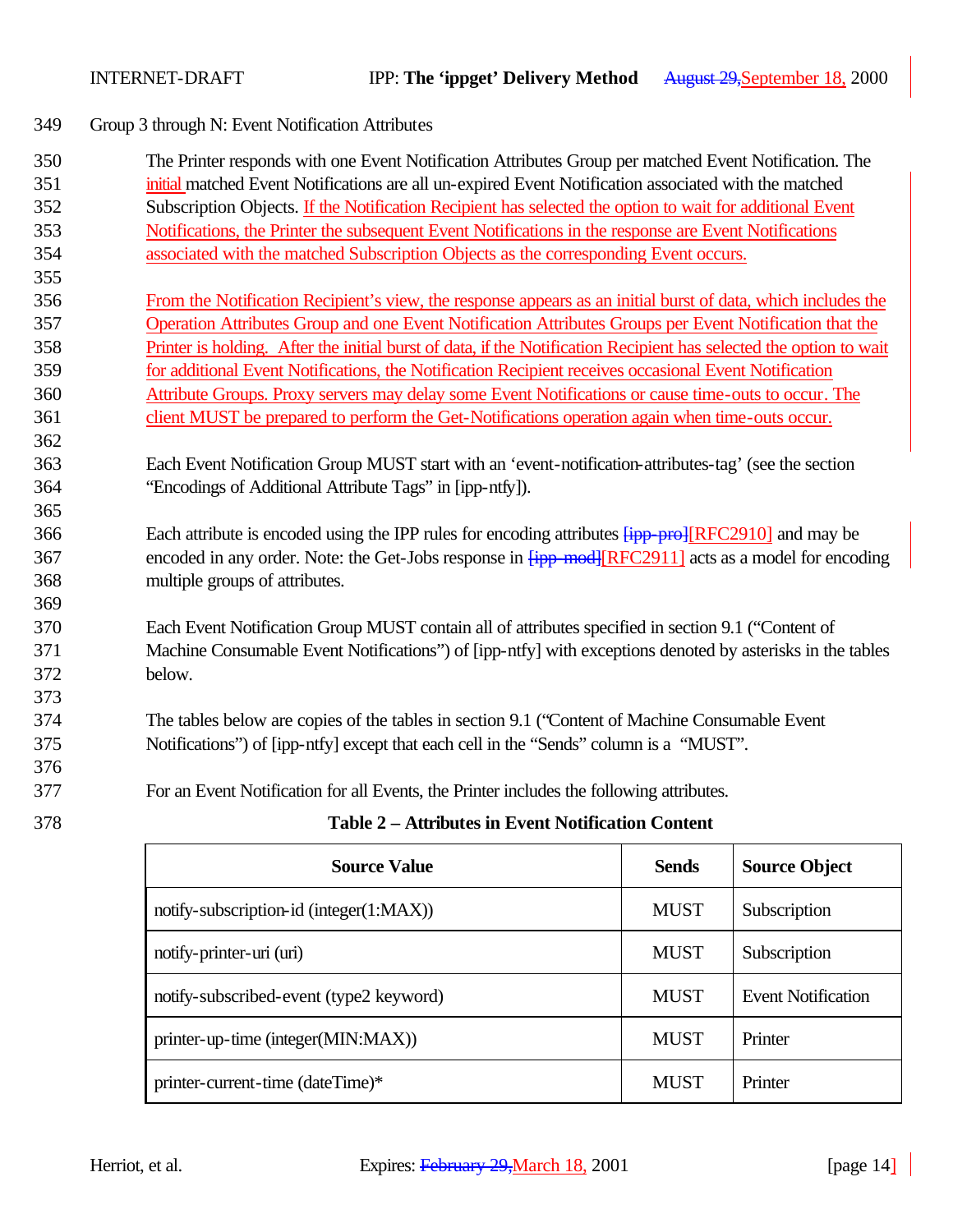| <b>Source Value</b>                                   | <b>Sends</b> | <b>Source Object</b>      |
|-------------------------------------------------------|--------------|---------------------------|
| notify-sequence-number (integer (0:MAX))              | <b>MUST</b>  | Subscription              |
| notify-charset (charset)                              | <b>MUST</b>  | Subscription              |
| notify-natural-language (naturalLanguage)             | <b>MUST</b>  | Subscription              |
| notify-user-data (octetString(63)) **                 | <b>MUST</b>  | Subscription              |
| notify-text (text)                                    | <b>MUST</b>  | <b>Event Notification</b> |
| attributes from the "notify-attributes" attribute *** | <b>MUST</b>  | Printer                   |
| attributes from the "notify-attributes" attribute *** | <b>MUST</b>  | Job                       |
| attributes from the "notify-attributes" attribute *** | <b>MUST</b>  | Subscription              |

382

385

380 \* The Printer MUST send "printer-current-time" if and only if it supports the "printer-current-time" 381 attribute on the Printer object.

<sup>383</sup> \*\* If the associated Subscription Object does not contain a "notify-user-data" attribute, the Printer MUST 384 send an octet-string of length 0.

386 \*\*\* If the "notify-attributes" attribute is present on the Subscription Object, the Printer MUST send all 387 attributes specified by the "notify-attributes" attribute. Note: if the Printer doesn't support the "notify-388 attributes" attribute, it is not present on the associated Subscription Object.

390 For Event Notifications for Job Events, the Printer includes the following additional attributes.

389

391 **Table 3 – Additional Attributes in Event Notification Content for Job Events** 

| <b>Source Value</b>                                | <b>Sends</b> | Source Object |
|----------------------------------------------------|--------------|---------------|
| job-id (integer(1:MAX))                            | <b>MUST</b>  | Job           |
| job-state (type1 enum)                             | <b>MUST</b>  | Job           |
| job-state-reasons (1setOf type2 keyword)           | <b>MUST</b>  | Job           |
| job-impressions-completed (integer( $0$ :MAX)) $*$ | <b>MUST</b>  | Job           |

392

393 \* The Printer MUST send the "job-impressions-completed" attribute in an Event Notification only for the 394 combinations of Events and Subscribed Events shown in Table 4.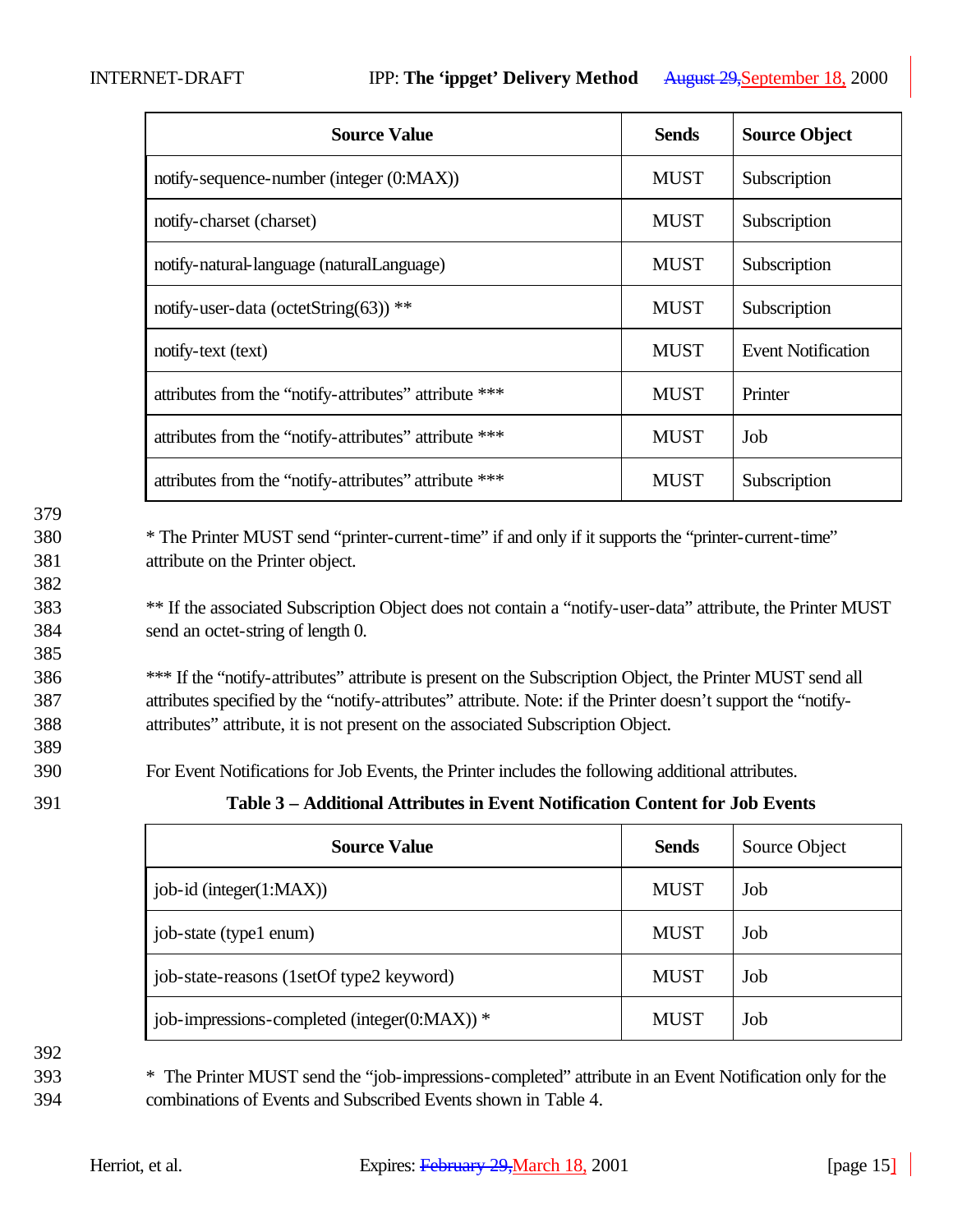396 **Table 4 – Combinations of Events and Subscribed Events for "job-impressions-completed"**

| <b>Job Event</b> | <b>Subscribed Job Event</b> |
|------------------|-----------------------------|
| 'job-progress'   | 'job-progress'              |
| 'job-completed'  | 'job-completed'             |
| 'job-completed'  | 'job-state-changed'         |

398 For Event Notification for Printer Events, the Printer includes the following additional attributes.

| 399<br>Table 5 – Additional Attributes in Event Notification Content for Printer Events |  |
|-----------------------------------------------------------------------------------------|--|
|-----------------------------------------------------------------------------------------|--|

| <b>Source Value</b>                          | <b>Sends</b> | Source Object |
|----------------------------------------------|--------------|---------------|
| printer-state (type1 enum)                   | <b>MUST</b>  | Printer       |
| printer-state-reasons (1setOf type2 keyword) | <b>MUST</b>  | Printer       |
| printer-is-accepting-jobs (boolean)          | <b>MUST</b>  | Printer       |

# 400 **6Extensions to Subscription Creation Operations**

#### 401 **6.1Response**

- 402 When a Subscription Creation Operation contains a "notify-recipient-uri" attribute and the scheme in its value is
- 403 'ippget', the response MUST contain two additional Operation Attributes that pertain to this Delivery Method.
- 404 Note: Subscription Creation Operations include: Print-Job, Print-URI, Create-Job, Create-Job-Subscriptions and
- 405 Create-Printer-Subscriptions.

#### 406 Group 1: Operation Attributes

- 407 "suggested-ask-again-time-interval" (integer(0:MAX)):
- 408 This attribute has the same meaning as the "suggested-ask-again-time-interval" attribute in the Get-
- 409 Notifications operation except that it suggests when to perform the Get-Notifications operation for the first 410 time on all Subscription Objects in the response whose "notify-recipient-uri" scheme is 'ippget'.
- 411

412 "begin-to-expire-time-interval" (integer(0:MAX)):

# 413 **6 This attribute has the same meaning as the "begin-to-expire-time-**

- 414 **interval" attribute in the Get-Notifications operation except that it**
- 415 **indicates when the Event Notification Lease begins to expire for**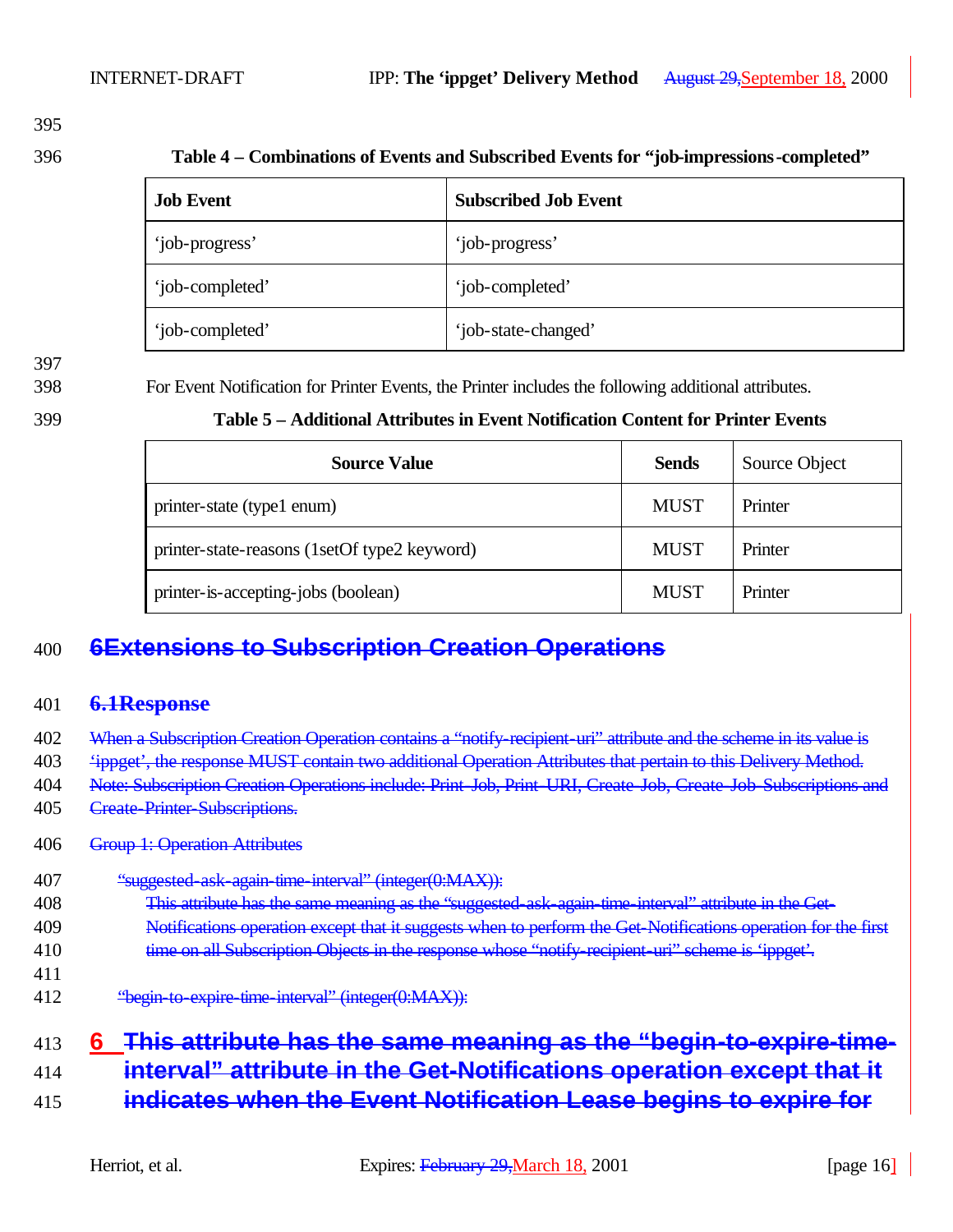# **all Subscription Objects in the response whose "notify-recipient-**

- **uri" scheme is 'ippget'.Additional Printer Description Attributes**
- **6.1 begin-to-expire-time-interval" (integer(0:MAX))**
- This attribute specifies the number of seconds that a Printer keeps an Event Notification that is associated with this
- Delivery Method.
- The Printer MUST support this attribute if it supports this Delivery Method.
- The value of this attribute is the minimum number of seconds that MUST elapse between the time the Printer
- creates an Event Notification object for this Delivery Method and the time the Printer discards the same Event
- Notification.
- For example, assume the following:
- 426 1. a client performs a Job Creation operation that creates a Subscription Object associated with this Delivery Method, AND
- 2. an Event associated with the new Job occurs immediately after the Subscription Object is created, AND
- 3. the same client or some other client performs a Get-Notifications operation N seconds after the Job Creation operation.

#### Then, if N is less than the value of this attribute, the client performing the Get-Notifications operations can expect

- not miss any Event-Notifications, barring some unforeseen lack of memory space in the Printer.
- 

# **7 New Status Codes**

- The following status codes are defined as extensions for this Delivery Method and are returned as the status code
- of the Get-Notifications operation.

### **7.1 redirection-other-site (0x300)**

- This status code means that the Printer doesn't perform that Get-Notifications operation and that the "notify-
- ippget-redirect" Operation Attribute in the response contains the uri that the Notification Recipient MUST use for
- performing the Get-Notifications operation.

# **8 Encoding**

- The operation-id assigned for the Get-Notifications operation is:
- 0x001C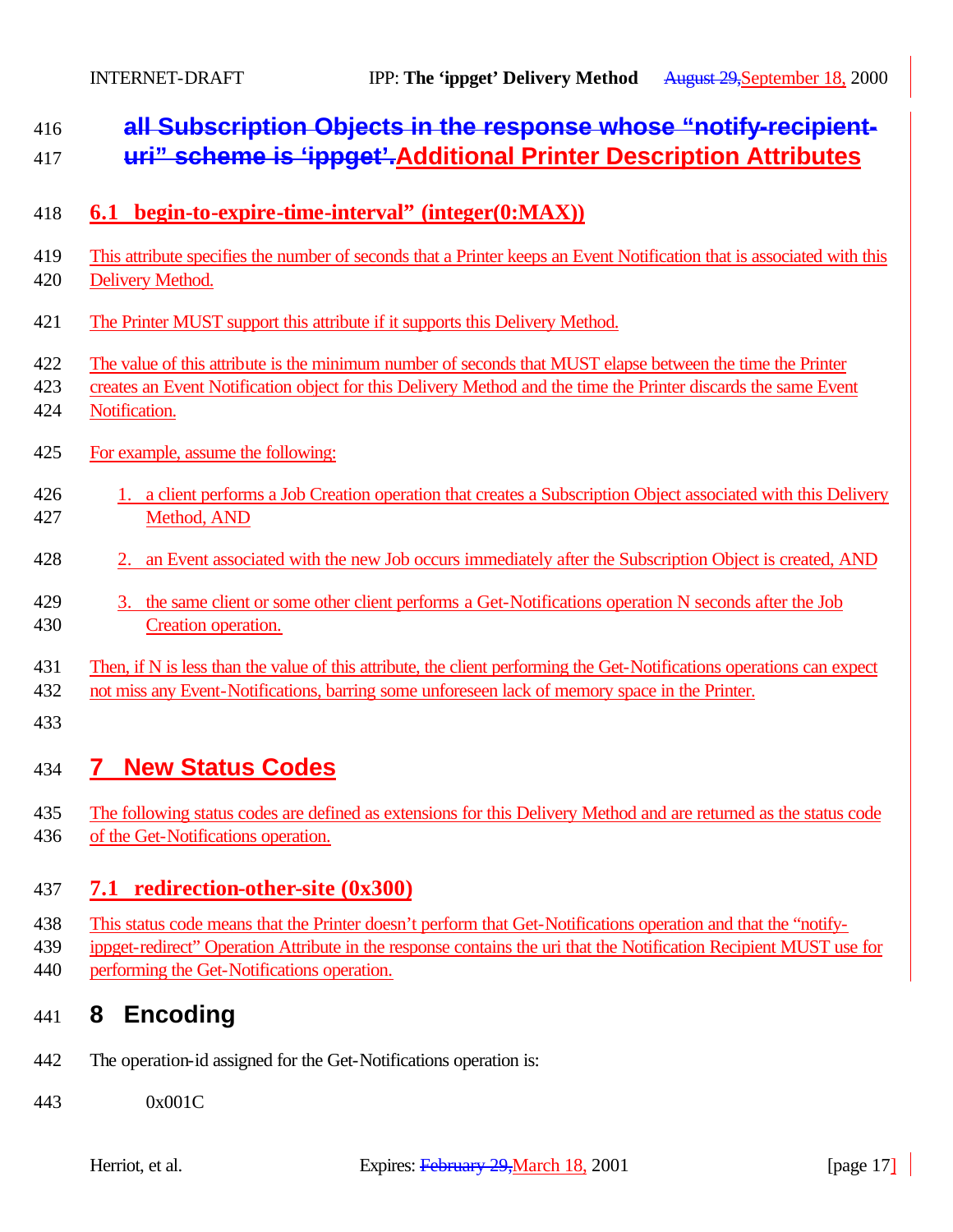- 444 and should be added to the next version of  $\frac{1}{1}$  = mod  $\frac{1}{1}$  RFC2911] section 4.4.15 "operations-supported".
- 445 This notification delivery method uses the IPP transport and encoding  $\frac{1}{1}$   $\frac{1}{1}$   $\frac{1}{1}$   $\frac{1}{1}$   $\frac{1}{1}$   $\frac{1}{1}$   $\frac{1}{1}$   $\frac{1}{1}$   $\frac{1}{1}$   $\frac{1}{1}$   $\frac{1}{1}$   $\frac{1}{1}$   $\frac{1}{1}$   $\frac{1}{1}$   $\frac{1}{1}$
- Notifications operation with one extension:
- 447 notification-attributes-tag =  $\%x07$  ; tag of 7

### **9 Conformance Requirements**

- If the Printer supports the 'ippget' Delivery Method, the Printer MUST:
- 1. meet the conformance requirements defined in [ipp-ntfy].
- 2. support the Get-Notifications operation defined in section 5.
- 3. support the "begin-to-expire-time-interval" attribute defined in section 6.1.
- 4. support the "redirection-other-site" status code defined 7.1

### **10 IANA Considerations**

There is nothing to register.

### **11 Internationalization Considerations**

The IPP Printer MUST localize the "notify-text" attribute as specified in section 14 of [ipp-ntfy].

In addition, when the client receives the Get-Notifications response, it is expected to localize the attributes that

- have the 'keyword' attribute syntax according to the charset and natural language requested in the Get-
- Notifications request.

### **12 Security Considerations**

462 The IPP Model and Semantics document  $\frac{1}{1}$  = mod  $\frac{1}{1}$  RFC2911] discusses high-level security requirements (Client Authentication, Server Authentication and Operation Privacy). Client Authentication is the mechanism by which the client proves its identity to the server in a secure manner. Server Authentication is the mechanism by which the server proves its identity to the client in a secure manner. Operation Privacy is defined as a mechanism for protecting operations from eavesdropping.

Unlike other Event Notification delivery methods in which the IPP Printer initiates the Event Notification, with the

method defined in this document, the Notification Recipient is the client who s the Get-Notifications operation.

Therefore, there is no chance of "spam" notifications with this method. Furthermore, such a client can close down

the HTTP channel at any time, and so can avoid future unwanted Event Notifications at any time.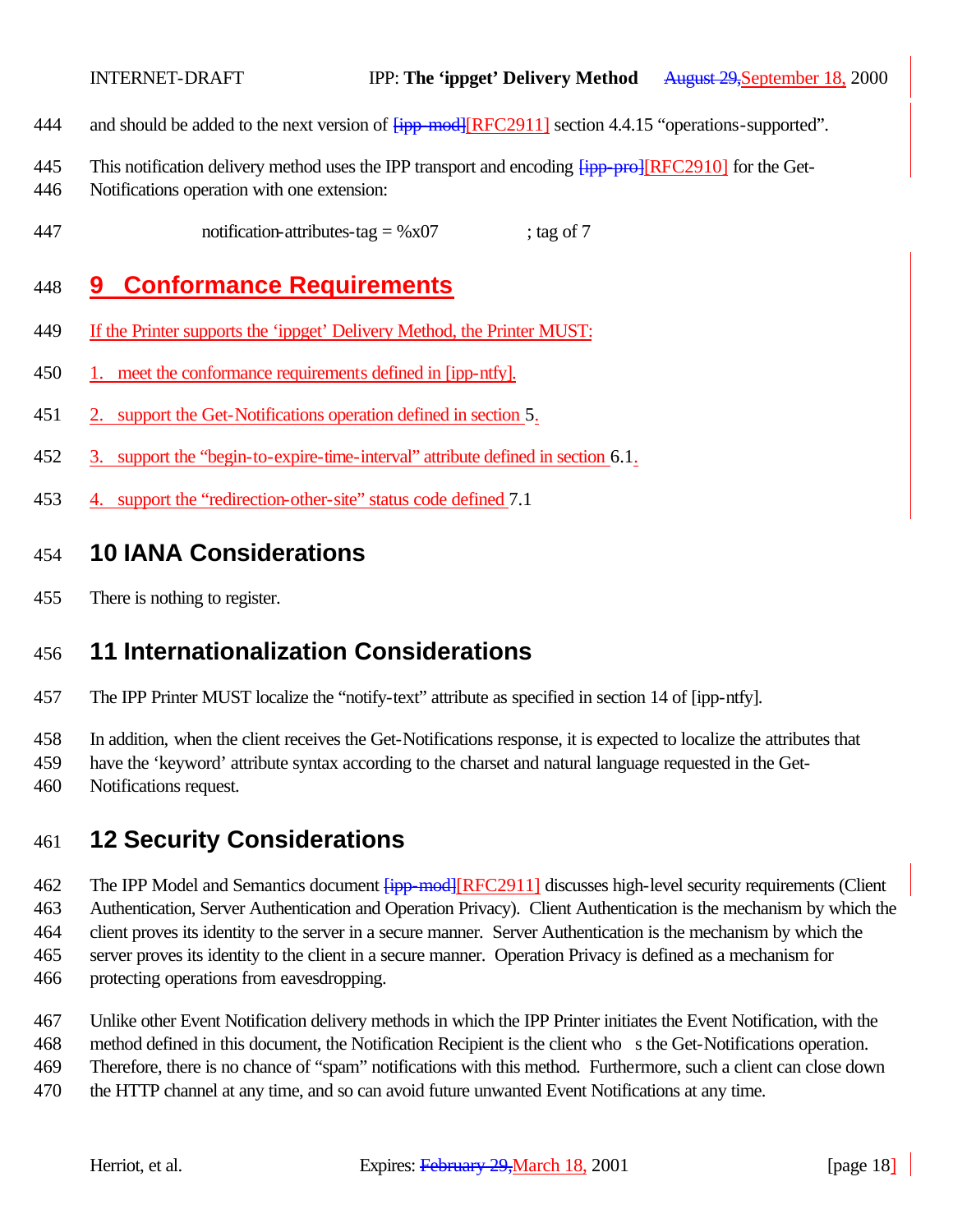### **13 References**

| 472 | <b>Fipp-modl</b>                                                                                                                       |
|-----|----------------------------------------------------------------------------------------------------------------------------------------|
| 473 | R. deBry, T. Hastings, R. Herriot, S. Isaacson, P. Powell, "Internet Printing Protocol/1.1: Model and                                  |
| 474 | Semantics", <draft-ietf-ipp-model-v11-06.txt>, March-1, 2000.</draft-ietf-ipp-model-v11-06.txt>                                        |
| 475 | [ipp-ntfy]                                                                                                                             |
| 476 | R. Herriot, Hastings, T., Isaacson, S., Martin, J., deBry, R., Shepherd, M., Bergman, R., "Internet Printing                           |
| 477 | Protocol/1.1: IPP Event Notification Specification", <draft-ietf-ipp-not-spec-04.txt>, June 30, 2000.</draft-ietf-ipp-not-spec-04.txt> |
| 478 | <b>Fipp</b> -pro                                                                                                                       |
| 479 | Herriot, R., Butler, S., Moore, P., Tuner, R., "Internet Printing Protocol/1.1: Encoding and Transport",                               |
| 480 | draft-ietf-ipp-protocol-v11-05.txt, March 1, 2000.                                                                                     |
| 481 | [rfc2026]                                                                                                                              |
| 482 | S. Bradner, "The Internet Standards Process -- Revision 3", RFC 2026, October 1996.                                                    |
| 483 | [RFC2616]                                                                                                                              |
| 484 | R. Fielding, J. Gettys, J. Mogul, H. Frystyk, L. Masinter, P. Leach, T. Berners-Lee, "Hypertext Transfer"                              |
| 485 | Protocol - HTTP/1.1", RFC 2616, June 1999.                                                                                             |
| 486 | [RFC2910]                                                                                                                              |
| 487 | Herriot, R., Butler, S., Moore, P., Tuner, R., "Internet Printing Protocol/1.1: Encoding and Transport",                               |
| 488 | RFC 2910, September 2000.                                                                                                              |
| 489 | [RFC2911]                                                                                                                              |
| 490 | R. deBry, T. Hastings, R. Herriot, S. Isaacson, P. Powell, "Internet Printing Protocol/1.1: Model and                                  |
| 491 | Semantics", RFC 2911, September 2000.                                                                                                  |
|     |                                                                                                                                        |
| 492 | <b>14 Authors' Addresses</b>                                                                                                           |
|     |                                                                                                                                        |

- 
- Robert Herriot
- Xerox Corp.
- 3400 Hill View Ave, Building 1
- Palo Alto, CA 94304
- Phone: 650-813-7696
- Fax: 650-813-6860
- e-mail: robert.herriot@pahv.xerox.com
- 
- Tom Hastings
- Xerox Corporation
- 737 Hawaii St. ESAE 231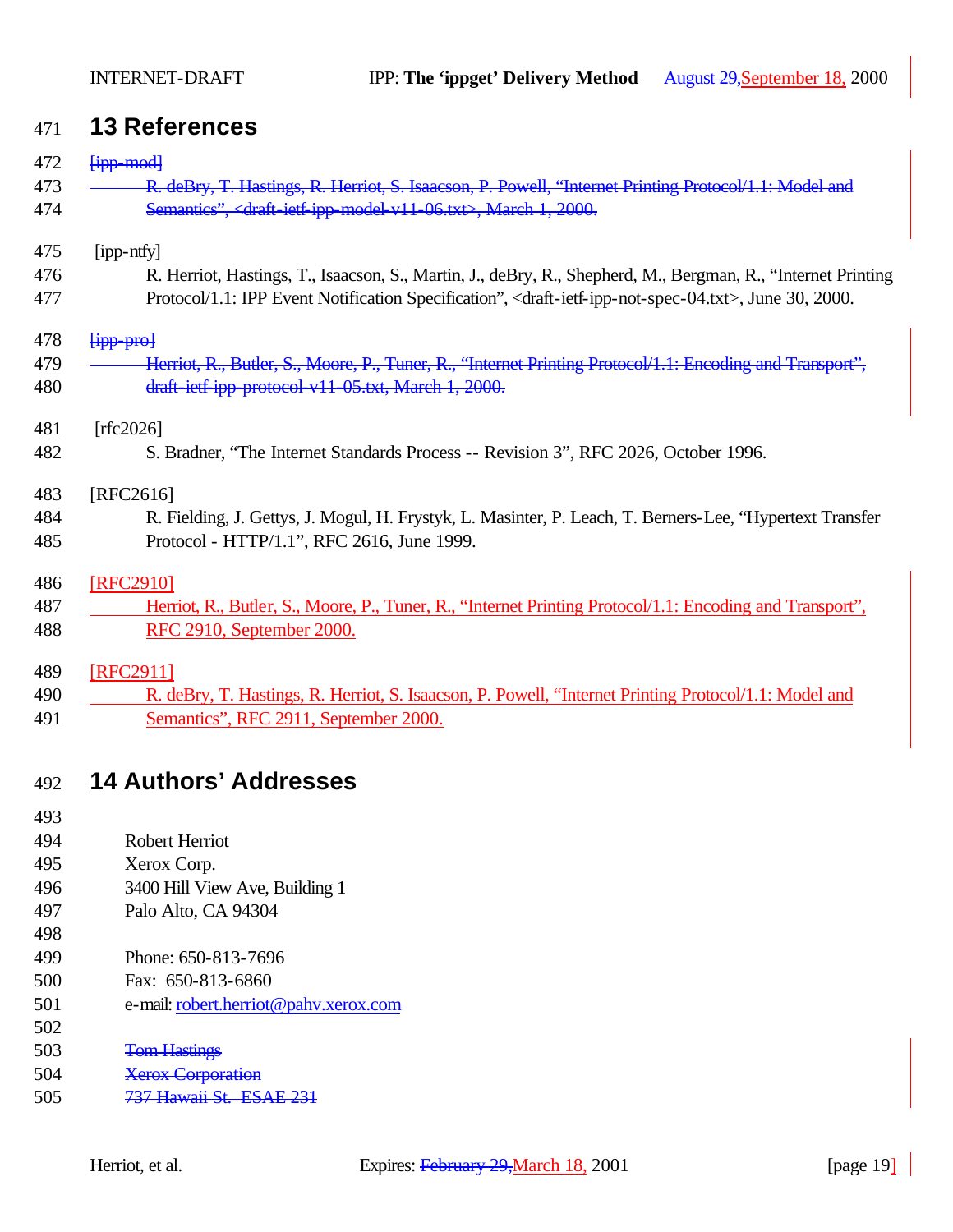| 506 | El Segundo, CA 90245                        |
|-----|---------------------------------------------|
| 507 |                                             |
| 508 | Phone: 310-333-6413                         |
| 509 | Fax: 310-333-5514                           |
| 510 | e-mail: hastings@cp10.es.xerox.com          |
| 511 |                                             |
| 512 | Carl-Uno Manros                             |
| 513 | <b>Xerox Corporation</b>                    |
| 514 | 701 Aviation Blvd.                          |
| 515 | El Segundo, CA 90245                        |
| 516 |                                             |
| 517 | Phone: 310-333-                             |
| 518 | Fax: 310-333-5514                           |
| 519 | e-mail: manros@cp10.es.xerox.comCarl Kugler |
| 520 | <b>IBM</b>                                  |
| 521 | P.O. Box 1900                               |
| 522 | Boulder, CO 80301-9191                      |
| 523 |                                             |
| 524 | Phone:                                      |
| 525 | Fax:                                        |
| 526 | e-mail: kugler@us.ibm.com                   |
| 527 |                                             |
| 528 | Harry Lewis                                 |
| 529 | <b>IBM</b>                                  |
| 530 | P.O. Box 1900                               |
| 531 | Boulder, CO 80301-9191                      |
| 532 |                                             |
| 533 | Phone: (303) 924-5337303-924-5337           |
| 534 | FAX:                                        |
| 535 | e-mail: harryl@us.ibm.com                   |
| 536 |                                             |

# **15 Full Copyright Statement**

Copyright (C) The Internet Society (2000). All Rights Reserved.

 This document and translations of it may be copied and furnished to others, and derivative works that comment on or otherwise explain it or assist in its implementation may be prepared, copied, published and distributed, in whole or in part, without restriction of any kind, provided that the above copyright notice and this paragraph are included on all such copies and derivative works. However, this document itself may not be modified in any way, such as by removing the copyright notice or references to the Internet Society or other Internet organizations, except as needed for the purpose of developing Internet standards in which case the procedures for copyrights defined in the Internet Standards process must be followed, or as required to translate it into languages other than English.